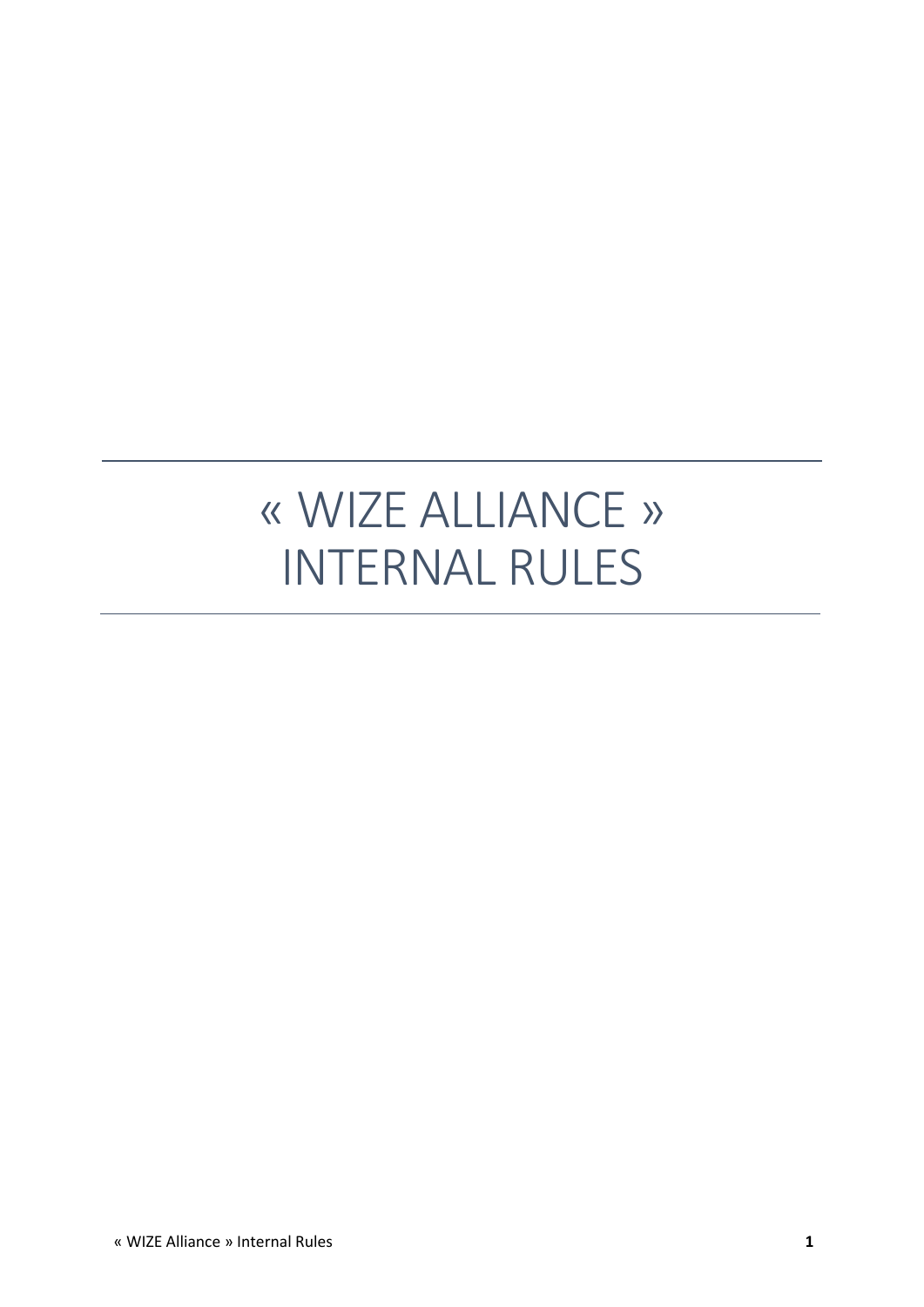# **CONTENTS**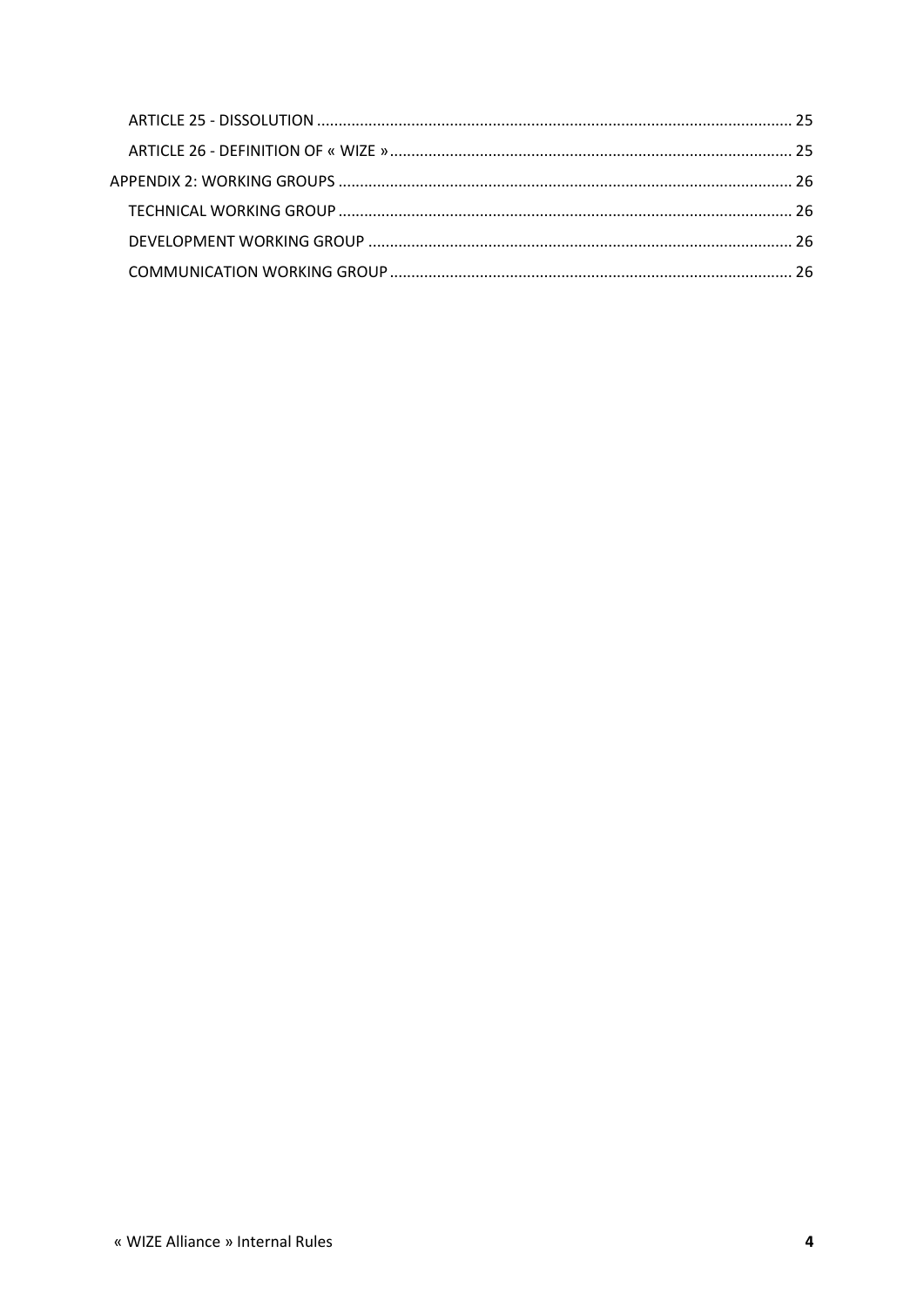### <span id="page-4-1"></span><span id="page-4-0"></span>ARTICLE 1 - INTRODUCTION

These rules ("Internal Rules") apply to each member of the "WIZE Alliance" association (hereinafter referred to as the "Association" or the "Alliance" or the "WIZE Alliance). Internal Rules present the organizational rules of the Association.

In case of ligitation, the Association documents priority order is:

- Status ("Statuts") of the Association (in French)
- Bylaws ("Bylaws") of the Association (in English in appendix)
- <span id="page-4-2"></span>- Internal Rules

# TITLE 2 - MEMBERS

### <span id="page-4-3"></span>ARTICLE 2 - EXECUTIVE MEMBERS

Executive members have the following rights:

- eligibility for a seat on the Executive Board,
- initiate Working Groups,
- participate in Working Groups,
- chair Working Groups,
- participate in general assembly
- vote in general assembly,
- submit Deliverables for final approval by the Executive Board ("Deliverable" shall mean any recommendation submitted by a member of the Alliance or a Working Group to the Executive Board: draft specifications, presentations, editorial material, graphics, etc.),
- contribute to draft Deliverables and access final Deliverables,
- access to WIZE Specifications ("Specification" shall mean any technical specification, procedure, and/or intellectual property about WIZE technology),
- use products and services promoted by the Alliance and/or compatible with Alliance technology,
- use Alliance brand and/or Trademark and/or Alliance logo,
- participate in press articles and interviews regarding the Alliance,
- access private area of the website dedicated to members,
- receive Alliance communications.

In addition to the foregoing, the Executive Board, may from time to time approve other benefits to which all Executive members may be entitled.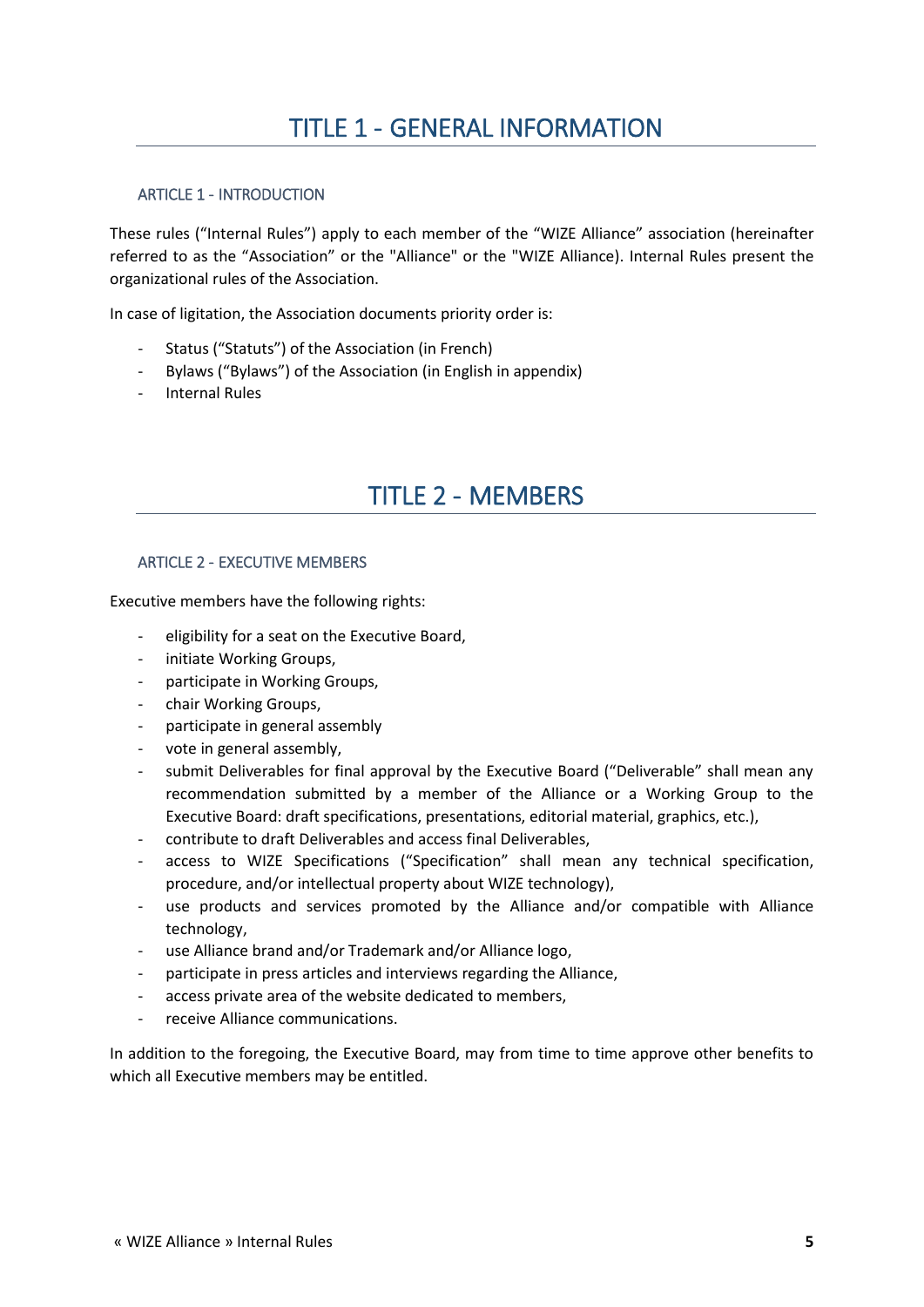### <span id="page-5-0"></span>ARTICLE 3 - ACTIVE MEMBERS

Active members have the following rights:

- participate in Working Groups,
- chair Working Groups,
- participate in General Assembly
- vote in General Assembly,
- contribute to draft Deliverables and access final Deliverables,
- access to WIZE Specifications ("Specification" shall mean any technical specification, procedure, and/or intellectual property about WIZE technology),
- use products and services promoted by the Alliance and/or compatible with Alliance technology,
- use Alliance brand and/or Trademark and/or Alliance logo,
- participate in press articles and interviews regarding the Alliance,
- access private area of the website dedicated to members,
- receive Alliance communications.

### <span id="page-5-1"></span>ARTICLE 4 - REGULAR MEMBERS

Regular members have the following rights:

- participate in General Assembly
- vote in General Assembly,
- access to WIZE Specifications ("Specification" shall mean any technical specification, procedure, and/or intellectual property about WIZE technology),
- use products and services promoted by the Alliance and/or compatible with Alliance technology,
- use Alliance brand and/or Trademark and/or Alliance logo,
- participate in press articles and interviews regarding the Alliance,
- access private area of the website dedicated to members,
- receive Alliance communications.

### <span id="page-5-2"></span>ARTICLE 5 - OBSERVER MEMBERS

Observer members have the following rights:

- participate in Working Groups,
- participate in General Assembly,
- contribute to draft Deliverables and access final Deliverables,
- participate in press articles and interviews regarding the Alliance,
- access private area of the website dedicated to members,
- receive Alliance communications.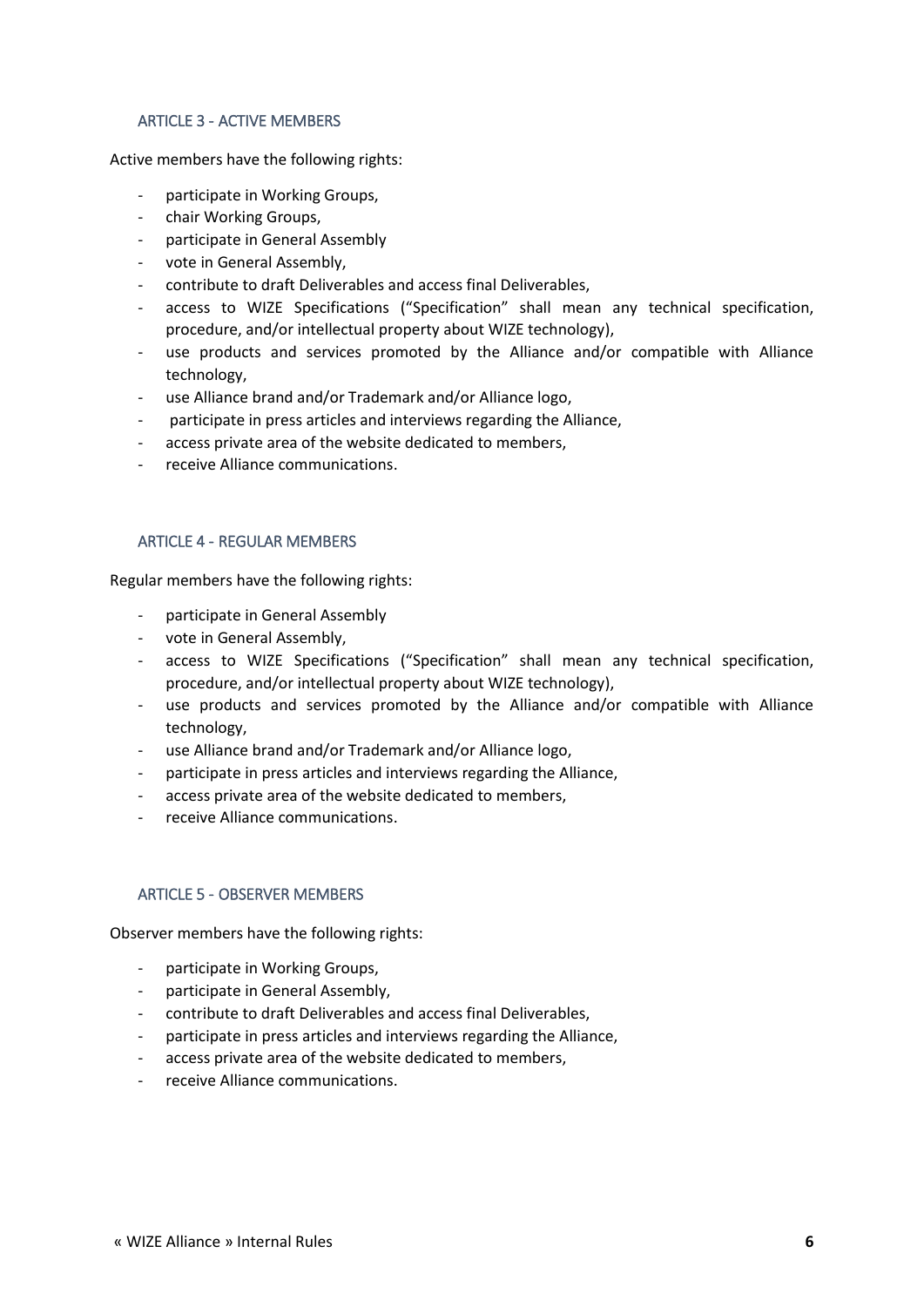### <span id="page-6-0"></span>ARTICLE 6 - TERMINATION OF MEMBERSHIP

The membership of a member shall terminate upon the occurrence of any of the following events:

- resignation by registered letter with acknowledgment of receipt to the President with a notice of fifteen (15) days
- expelled from Association for non-payment of annual membership fee no later than 3 months after call for contribution to member,
- expelled from Association pronounced by the Executive Board for violation of policies and duties in the Bylaws or the Internal Rules, or other Serious Reason (in this case the member, if serving on Executive Board, does not participate in the vote of his expulsion. The Executive Board informs the General Assembly about the expulsion procedure)
- the cessation of activities, ban to operate its activities or death of the member,
- the dissolution of the Association.

A serious reason ("Serious Reason") causing radiation may include:

- repeated lack of attendance at meetings of the Executive Board or the General Assembly,
- repeated lack of attendance to the activities of the Association,
- clear will to block the Association activities.

Before member expulsion by the Executive Board, the President shall notify the member the commitment of the expulsion procedure. The member may contest before the Executive Board his expulsion within a period of one (1) month after the decision. His submissions do not stop the expulsion procedure.

Termination of membership ends all member functions and activities within the Association.

### <span id="page-6-1"></span>ARTICLE 7 - RESPONSIBILITY OF MEMBERS

- Members are responsible for personal mistakes committed in the execution of their service.
- <span id="page-6-2"></span>They incur no personal liability for the debts, liabilities, or obligations of the Wize Alliance.

# TITLE 3 - GOVERNANCE – GENERAL ASSEMBLY

### <span id="page-6-3"></span>ARTICLE 8 - GENERAL ASSEMBLY COMPOSITION

General rules of the General Assembly are presented in the Bylaws in appendix. Internal Rules bring supplements.

An Extraordinary General Assembly may be held at any time at the call of the Executive Board.

### <span id="page-6-4"></span>ARTICLE 9 - GENERAL ASSEMBLY POWERS

General Assemblies powers include: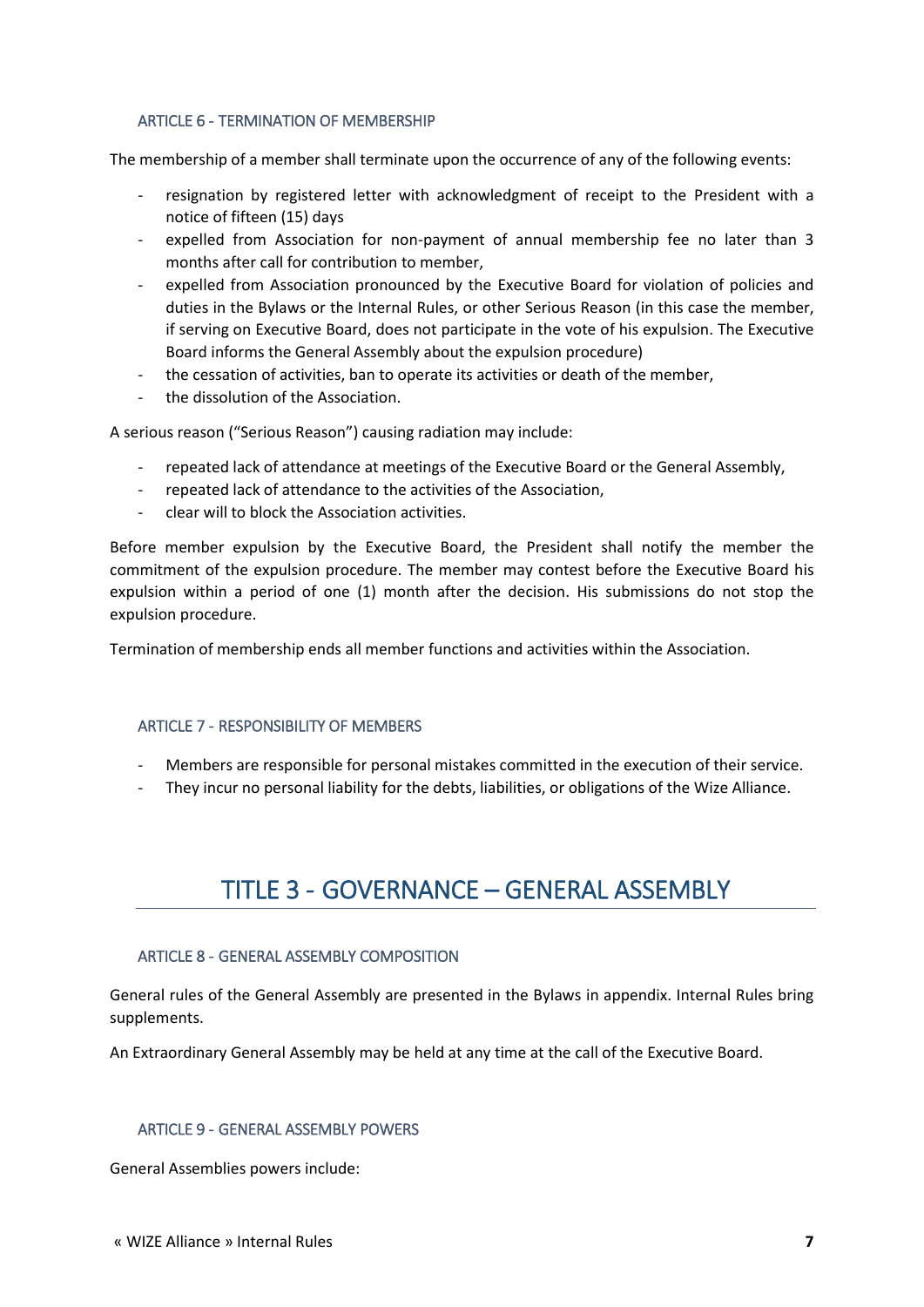- approval of the annual operating budget of the Association established by the Executive Board,
- approval of action and annual accounts at the end of fiscal year established by the Executive Board,
- transfer of the headquarters of the Association,
- dissolution of the Association,
- Bylaws modification.

The deliberations of the General Assemblies are binding on all members, even absent, dissenting or incapable.

### <span id="page-7-0"></span>ARTICLE 10 - INVITATION AND MEETING

- General Assembly takes place at least once a year, maximum 6 months after the end of fiscal year.
- If failure: General Assembly can be called by Executive Board or Auditors.
- Upon request of at least one third of members, President shall call a General Assembly.
- Invitations include: day, hour, place, agenda, with the conditions for representation.

### <span id="page-7-1"></span>ARTICLE 11 - QUORUM

- At least half of all members shall be present or represented to proceed and deliberate at General Assembly.
- Each member that cannot attend the General Assembly can be represented by another member. No member shall have more than 5 representation powers.
- If a General Assembly does not have the required number of present and represented members, a second General Assembly is called at least 15 days after the first General Assembly without the need to meet the quorum requirements. The invitation will remember the date of the first General Assembly and will duplicate the agenda.

### <span id="page-7-2"></span>ARTICLE 12 - AGENDA AND PROGRESS

- Agenda is set by the Executive Board.
- General Assembly cannot deliberate an item that is not on the agenda or have not been set by Executive Board.
- General Assembly is chaired by the President. In case of his absence, General Assembly is chaired by Substitute President (see [ARTICLE 20 -](#page-11-1) of the Internal Rules)
- An attendance list is signed by all present members. It shall be certified exact by the President.
- Each General Assembly leads to an Official Report, signed by the President and one member.
- Deliberation text shall be send to members.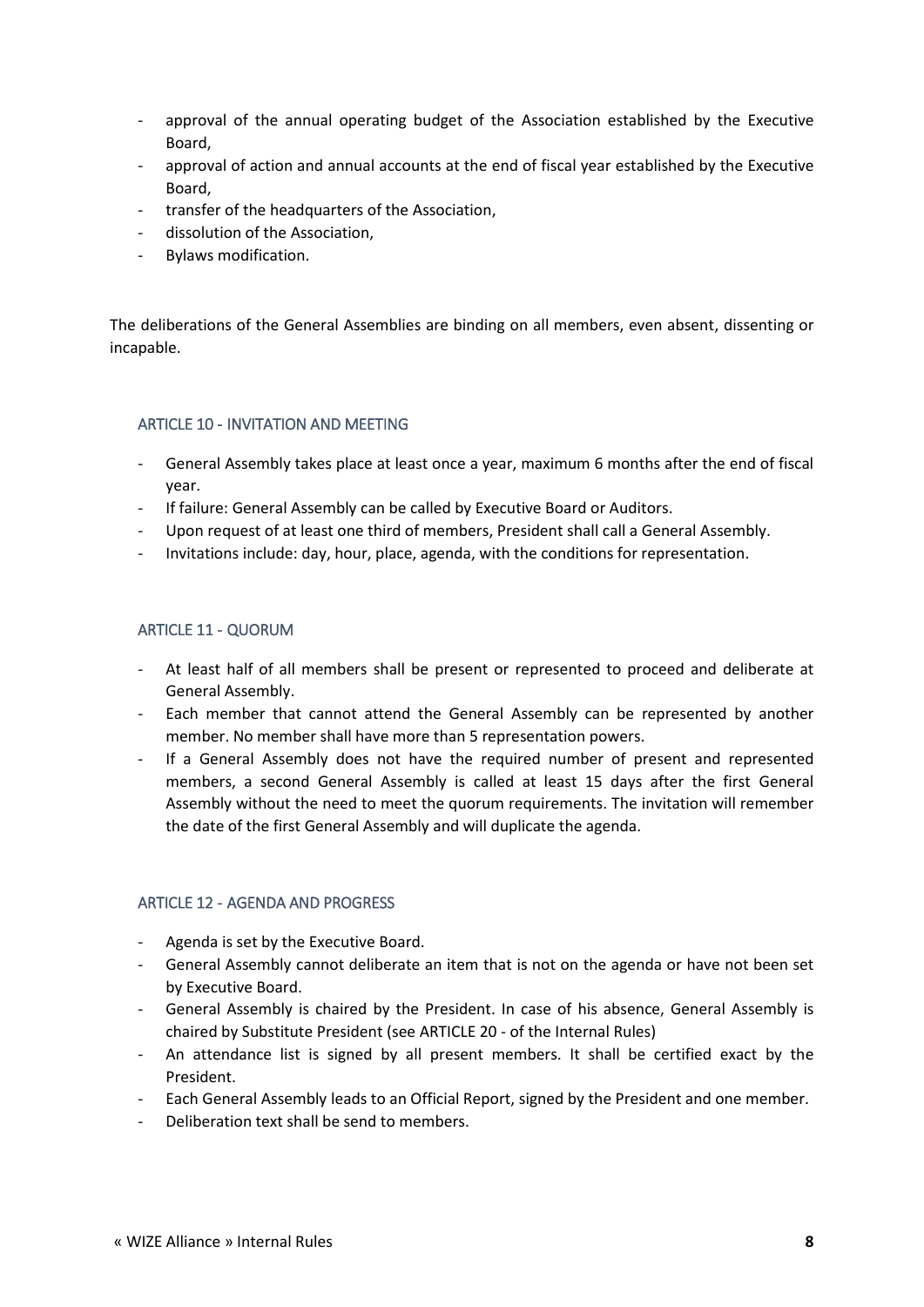### <span id="page-8-1"></span><span id="page-8-0"></span>ARTICLE 13 - EXECUTIVE BOARD COMPOSITION

- Members serving the Executive Board can resign with a registered letter with acknowledge of receipt addressed to Executive Board with a 15 days notice period.
- Member serving the Board could be removed from the Executive Board at any time for Serious Reason, without being able to receive some compensation whatsoever. In this case, the member in question does not participate to the vote of his removal.
- Termination of service on the Executive Board ends all member functions and activities within the Executive Board.
- The Executive Board may invite any member to participate to the Executive Board Meetings. The member may attend the meeting, but does not have the right to vote.
- In this case, the member undertakes to preserve the confidentiality of debates and proceedings in which he participates. He shall not disclose or use the draft common position or decisions or any information intended to be published or not.

### <span id="page-8-2"></span>ARTICLE 14 - EXECUTIVE BOARD POWERS

The Executive Board has the broadest powers to act in all circumstances on behalf of the Association, within the limit of the Association purpose and subject to the powers expressly granted to the President, the Treasurer, the Secretary and the General Assembly.

Executive Board powers includes to:

Bylaws:

Suggest Bylaws changes and submit them to the approval of the General Assembly.

Books, records, accounting:

- End fiscal year by validating accounting closing.
- Establish and adopt the operating budget of the Association and submit it to the approval of the General Assembly.
- Determine the membership fees for each category of member.
- Establish and adopt the action and annual accounts at the end of fiscal year which are presented for approval to the General Assembly.
- Determine strategic and financial guidelines of the Association.
- Ensure the implementation of financial policy and monitor financial results.
- Hold bank accounts of the Association.
- Keep a written record of all meetings.

Appointments, resignations, terminations:

- Shall rule on the appointment requests for admission of new members
- Elect and revokes the President, Treasurer, Secretary.
- Receive the resignation notice of members and shall take necessary measures.
- Pronounce the membership termination of Association's member.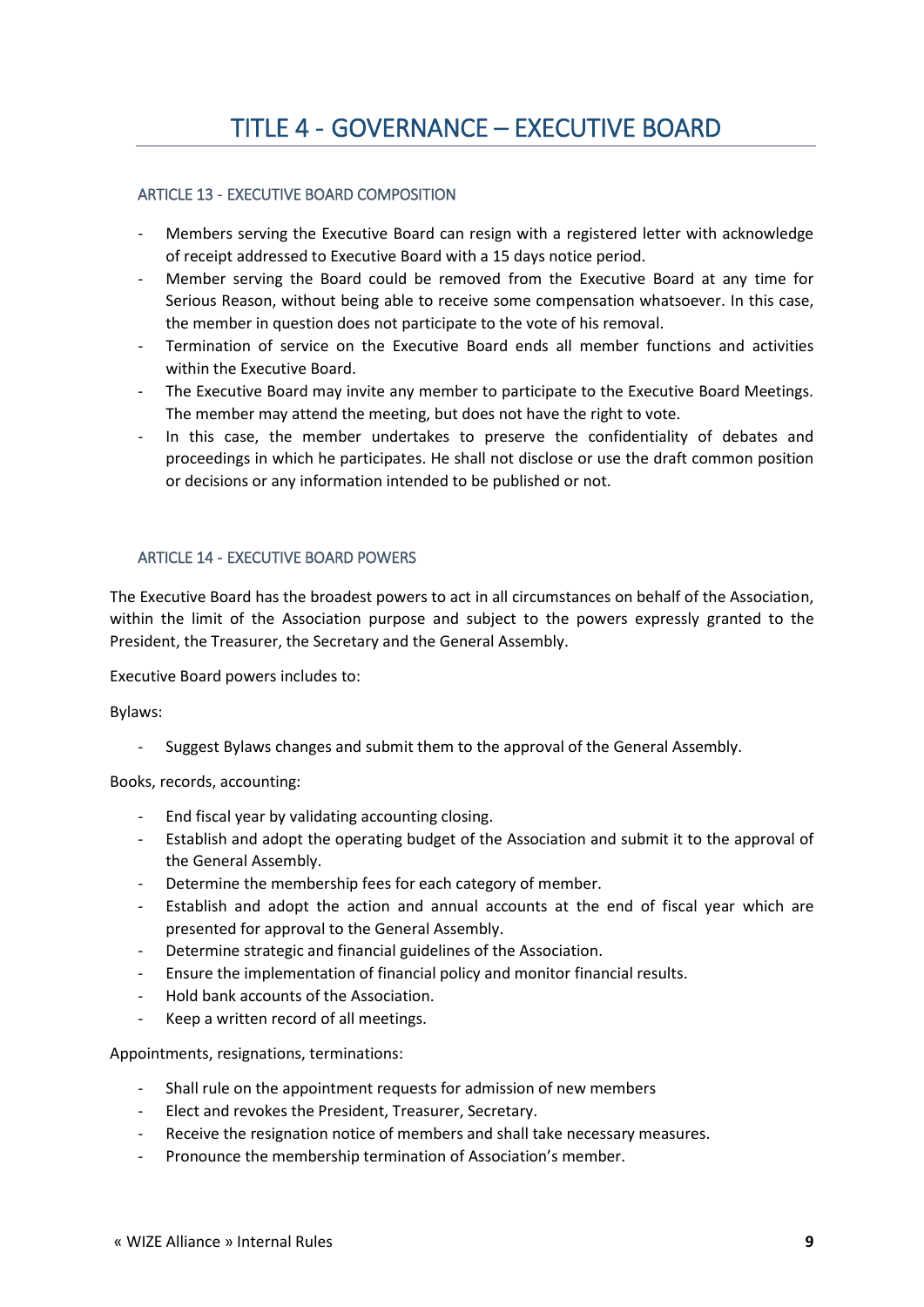### Decisions:

- Decide legal proceedings and represent the Association in court (judicial or administrative) and in arbitration
- Validate final Deliverables
- Validate Alliance strategy
- Delegate duties to anyone provided that Executive Board appropriately supervises that person in his or her exercise of such duties

Working Groups:

- Create, dissolve, change name, purpose, attribution of Working Groups.
- Nominate Working Groups Chair.

### General Assembly:

- Call General Assembly if the President has not yet called the General Assembly in the 6 months after end of fiscal year.
- Define agenda of General Assembly.

### Internal Rules:

- Elaborate, modify and approve the Internal Rules.

### <span id="page-9-0"></span>ARTICLE 15 - INVITATION AND MEETING

- The Executive Board meets as many times as necessary, or at least once a year, on the invitation of the President or on the request of Executive members.
- The invitations, accompanied with the agenda, shall be addressed by any way by the President to Executive members, at least 10 days before meeting, except emergency.
- Executive Board can meet, without invitations, if all Executive members agree.

### <span id="page-9-1"></span>ARTICLE 16 - AGENDA AND PROGRESS

- The Executive Board, acting by a majority of 50 % present and Representatives, may add or remove item from the agenda during the meetings.
- President chair the Executive Board meetings. If President is not available, his Substitute President will chair (se[e ARTICLE 20 -](#page-11-1) of the Internal Rules).
- An attendance list is signed by all present members and Representatives.
- Each Executive Board meeting leads to an Official Report.
- The Executive Board may deliberate by conference call or videoconference.

### <span id="page-9-2"></span>ARTICLE 17 - VOTE RULES

Hereafter, is a non-exhaustive list of decisions taken by the Executive Board and the necessary majority associated:

**Decision Majority**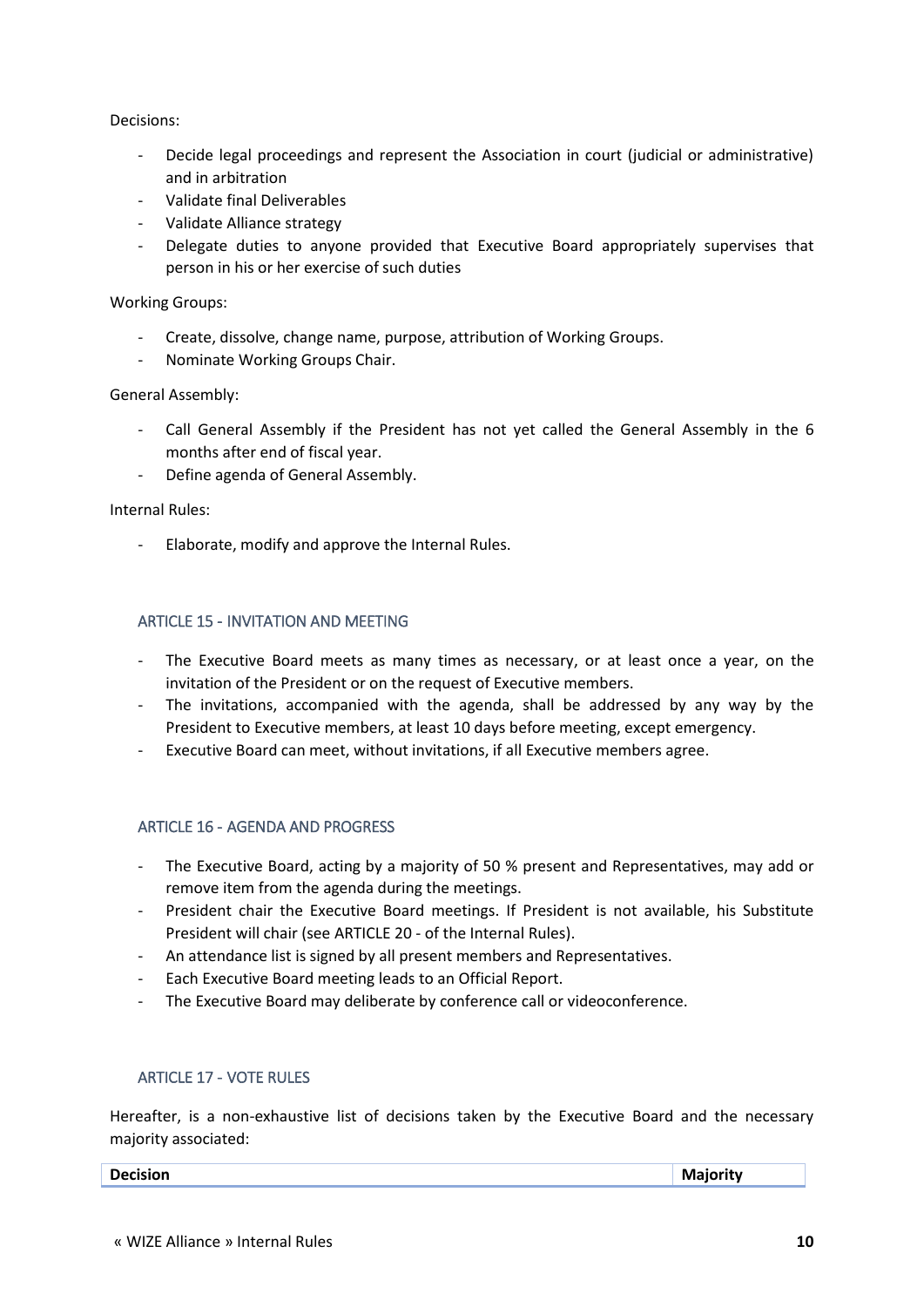| 50%                  |
|----------------------|
| $2/3$ <sup>rds</sup> |
| $2/3$ <sup>rds</sup> |
| $2/3$ <sup>rds</sup> |
| $2/3$ <sup>rds</sup> |
| $2/3$ <sup>rds</sup> |
| $2/3$ <sup>rds</sup> |
| $2/3$ <sup>rds</sup> |
| $2/3$ <sup>rds</sup> |
| $2/3$ <sup>rds</sup> |
| $2/3$ <sup>rds</sup> |
| $2/3$ <sup>rds</sup> |
| $2/3$ <sup>rds</sup> |
| $2/3$ <sup>rds</sup> |
|                      |

All other decisions shall be taken with a majority of  $2/3^{\text{rds}}$ .

### <span id="page-10-0"></span>ARTICLE 18 - QUORUM

- At least half of all Executive members shall be present or represent to proceed and deliberate at Executive Board meetings.
- Each member that cannot attend the Executive Board can be represented by another member. No member shall have more than 1 representation powers.
- For avoidance of doubt, if at any time an Executive member is not present or does not have a Representative in office, the number of members in office shall exclude such vacant member for all purposes including determination of quorum and calculation of the number of affirmative votes required for Board action.
- Every act or decision done or made by a required majority of the Executive members present at a meeting duly held at which a quorum is present shall be the act of the Executive Board, unless Bylaws, these Internal Rules, or the law specifically requires a greater number. In the absence of a quorum at any meeting of the Executive Board, a majority of the members present may adjourn the meeting and call another meeting.

### <span id="page-10-1"></span>ARTICLE 19 - STRATEGIC COMMITTEE

Strategic Committee is a subsidiary of the Executive Board. It is not able to undertake any decision.

Strategic Committee's purpose is to:

- develop and submit Alliance strategy to Executive Board at both an organizational and technical level;
- develop and maintain long-range and annual strategic plans;
- propose Association accession to institutional, professional or advisory organisations;
- propose the appointment of Association's representatives to each institutional, professional or advisory organisations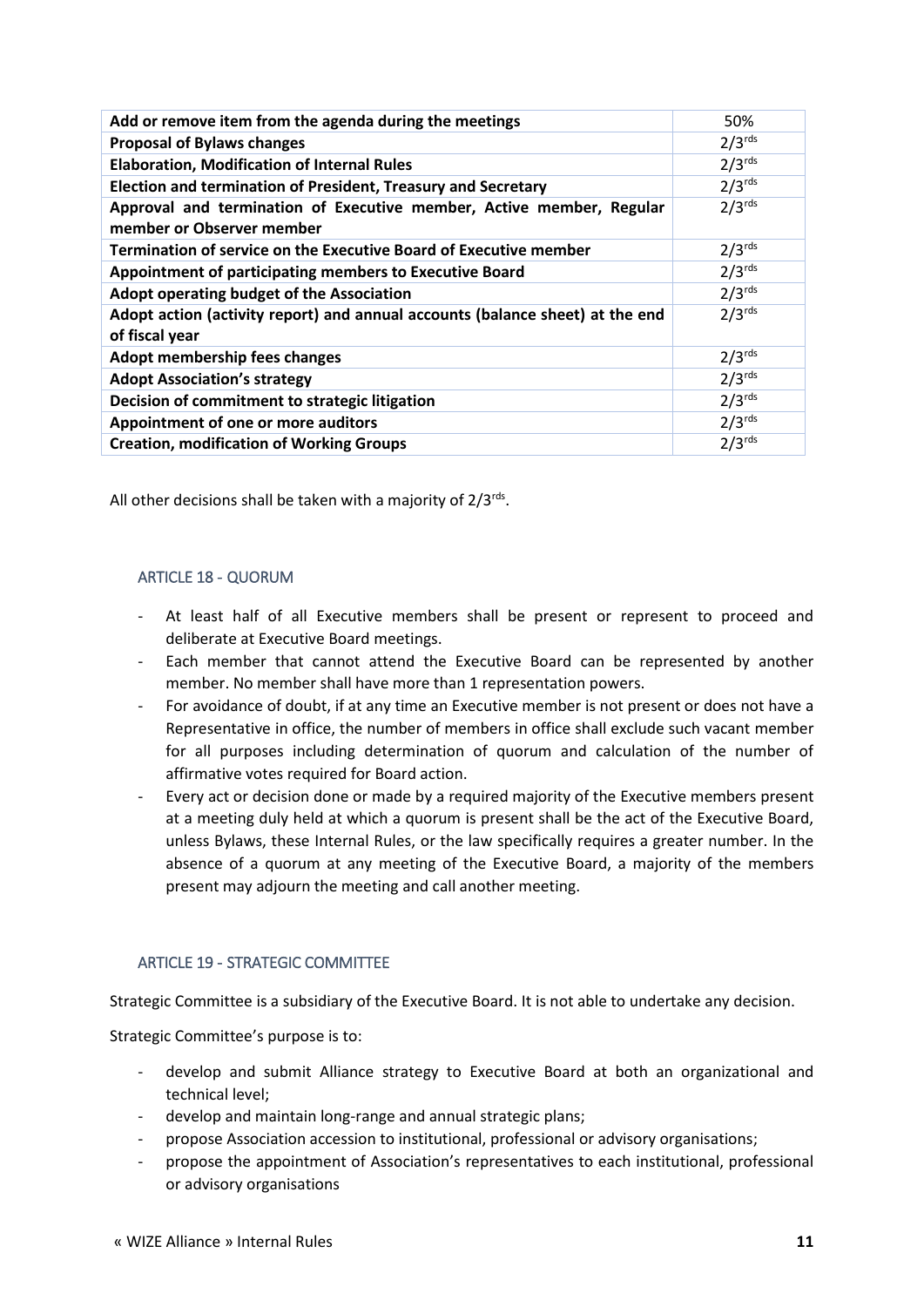- draw up a synthesis of Working Groups' reports to the Executive Board.

Strategic Committee composition:

- Executive members
- Working Groups Chairs
- <span id="page-11-0"></span>- On specific requests, additional participants (e.g. experts) can be nominated by the Strategic Committee

# TITLE 5 - GOVERNANCE

### <span id="page-11-1"></span>ARTICLE 20 - PRESIDENT

General rules of the President are presented in the Bylaws in appendix. Internal Rules bring supplements.

- His term ends on approval of action and annual accounts at the end of fiscal year of the renewal of the President.
- President may resign by registered letter with acknowledgement of receipt addressed to the Executive Board subject to compliance with a 15 days prior written notice. Any such resignation shall take effect at the date of the receipt of such letter or at any later time specified therein.
- President may be removed at any time in its discretion, without the need to invoke any reason whatsoever by the Executive Board, and without any compensation whatsoever.

Powers:

- President shall have general responsibility for the supervision, direction, and control of the business and affairs of the Alliance.
- Represent the Association in its relations with third parties and in all acts of civil life.
- Chair Executive Board meetings.
- Chair General Assemblies.
- President may delegate such duties to anyone provided that President appropriately supervises the person in his or her exercise of such duties.

### Substitute President

- In case of absence of the President at General Assembly or Executive Board meeting, all present and Representatives shall nominate a substitute president ("Substitute President"), from among its present and Representatives Executive members, for the duration of the meeting.
- Substitute President will chair the meeting and will then be removed from all functions at the end.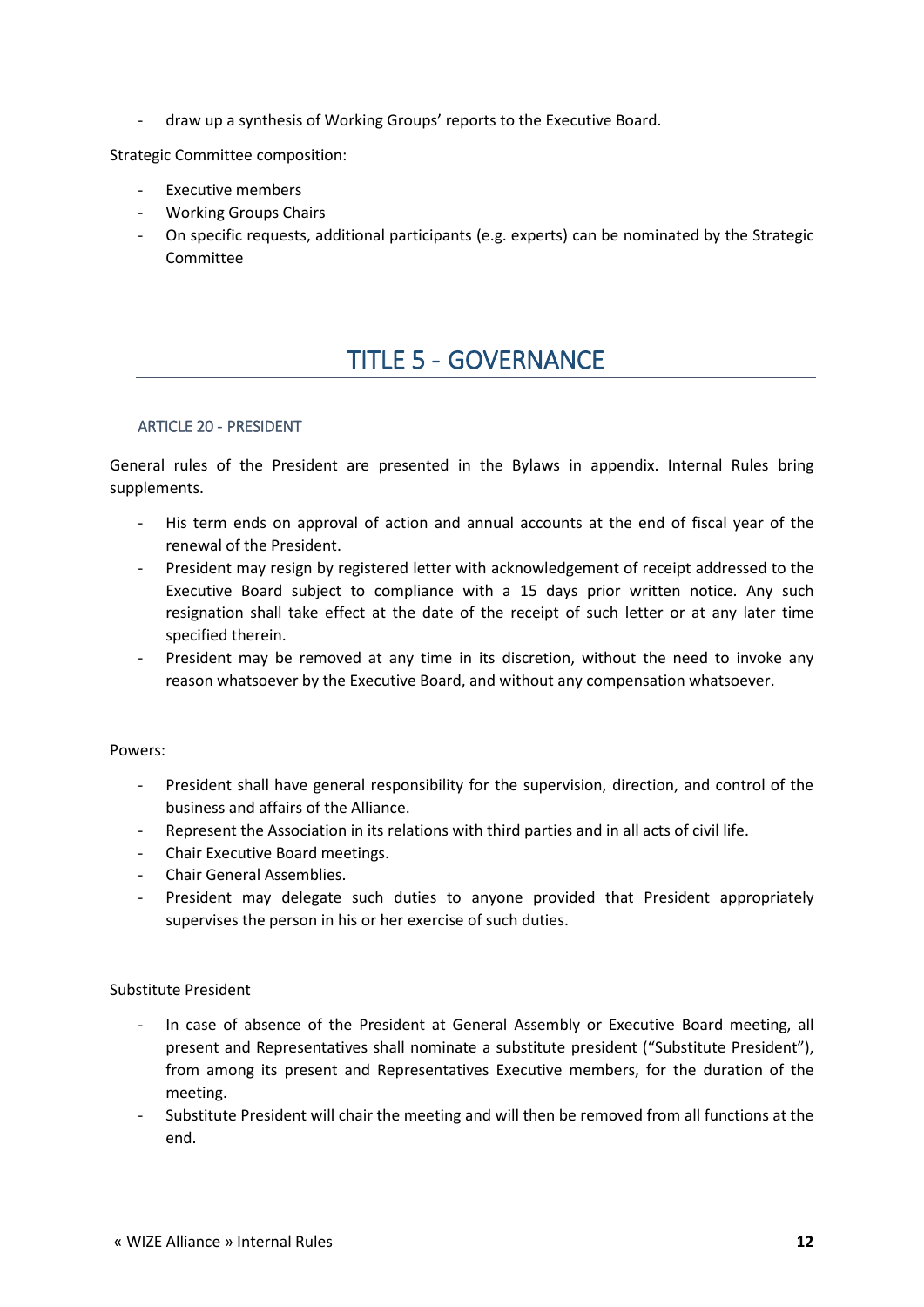### <span id="page-12-0"></span>ARTICLE 21 - TREASURER

General rules of the Treasurer are presented in the Bylaws in appendix. Internal Rules bring supplements.

- His term ends on approval of action and annual accounts at the end of the fiscal year of the renewal of the Treasurer.
- Treasurer may resign by registered letter with acknowledgement of receipt addressed to the Executive Board subject to compliance with a 15 days prior written notice. Any such resignation shall take effect at the date of the receipt of such letter or at any later time specified therein
- Treasurer may be removed at any time in its discretion, without the need to invoke any reason whatsoever by the Executive Board, and without any compensation whatsoever.

### Powers:

- Treasurer shall oversee the financial and accounting matters of the Association with respect to the receipt, deposit, and expenditure of funds. The Treasurer shall have such other powers and duties as may be designated from time to time by the Executive Board.
- Treasurer may delegate such duties to anyone provided that Treasurer appropriately supervises the person in his or her exercise of such duties.

### <span id="page-12-1"></span>ARTICLE 22 - SECRETARY

General rules of the Secretary are presented in the Bylaws in appendix. Internal Rules bring supplements.

- His term ends on approval of action (activity report) and annual accounts (balance sheet) at the end of the fiscal year of the renewal of the Secretary.
- Secretary may resign by registered letter with acknowledgement of receipt addressed to the Executive Board subject to compliance with a 15 days prior written notice. Any such resignation shall take effect at the date of the receipt of such letter or at any later time specified therein
- Secretary may be removed at any time in its discretion, without the need to invoke any reason whatsoever by the Executive Board, and without any compensation whatsoever.

#### Powers:

- Secretary shall keep a full and complete record of the proceedings of the Executive Board and General Assembly, shall keep the seal of the Association, if any, and affix it to such papers and instruments as may be required in the regular course of business, and shall supervise the keeping of the records of the Association.
- Secretary may delegate such duties to anyone provided that he appropriately supervises the person in his or her exercise of such duties.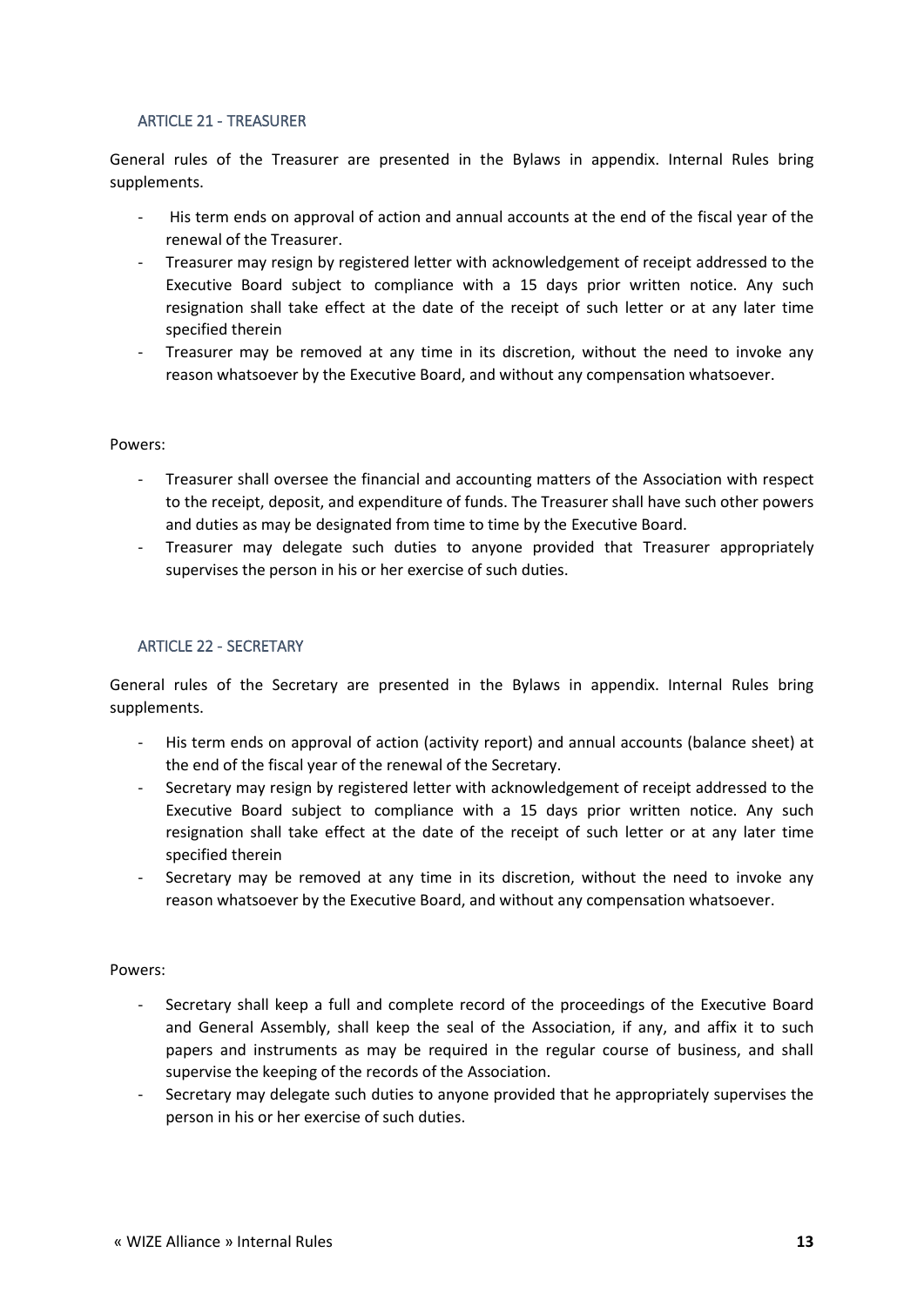### <span id="page-13-1"></span><span id="page-13-0"></span>ARTICLE 23 - COMPOSITION OF WORKING GROUPS

- Each Working Group is led by a chair ("Working Group Chair") nominated by the Executive Board from among the Executive members and Active members.
- Each Working Group Chair nominates as many experts ("Working Group Experts") as he needs to work with him, from among the Executive members, Active members or Observer members.
- Term of office of Working Group member commences with the first meeting of the Executive Board and ends on approval of action (activity report) and annual accounts (balance sheet) at the end of the fiscal year of the renewal of the Working Group. Term of its office also ends after Working Group dissolution.
- Member may serve in an unlimited number of Working Groups, assuming such member meets the qualifications for such Working Groups.
- Working Group Chair may resign by registered letter with acknowledgement of receipt addressed to the Executive Board subject to compliance with a 15 days prior written notice. Any such resignation shall take effect at the date of the receipt of such letter or at any later time specified therein.
- Working Group Chair may be removed at any time in its discretion, without the need to invoke any reason whatsoever by the Executive Board, and without any compensation whatsoever.
- In case of absence of Working Group Chair at one Working Group meeting, Working Group Experts shall nominate a substitute chair from among them, for the duration of the meeting.

### <span id="page-13-2"></span>ARTICLE 24 - POWERS OF WORKING GROUPS

- Each Working Group is autonomous in his organization and must report its activities to the Strategic Committee
- Working Groups have to carry out the tasks entrusted to them by the Executive Board. They can advise Executive Board in their area of expertise.
- Working Group Chairs develop an annual action plan, which establishes purpose, objectives and priority areas of work.
- Working Groups produce, contribute, and submit Deliverables for final approval by the Executive Board.
- <span id="page-13-3"></span>- Working Groups propose Association accession to institutional, professional or advisory organisations.

# TITLE 7 - MISCELLANEOUS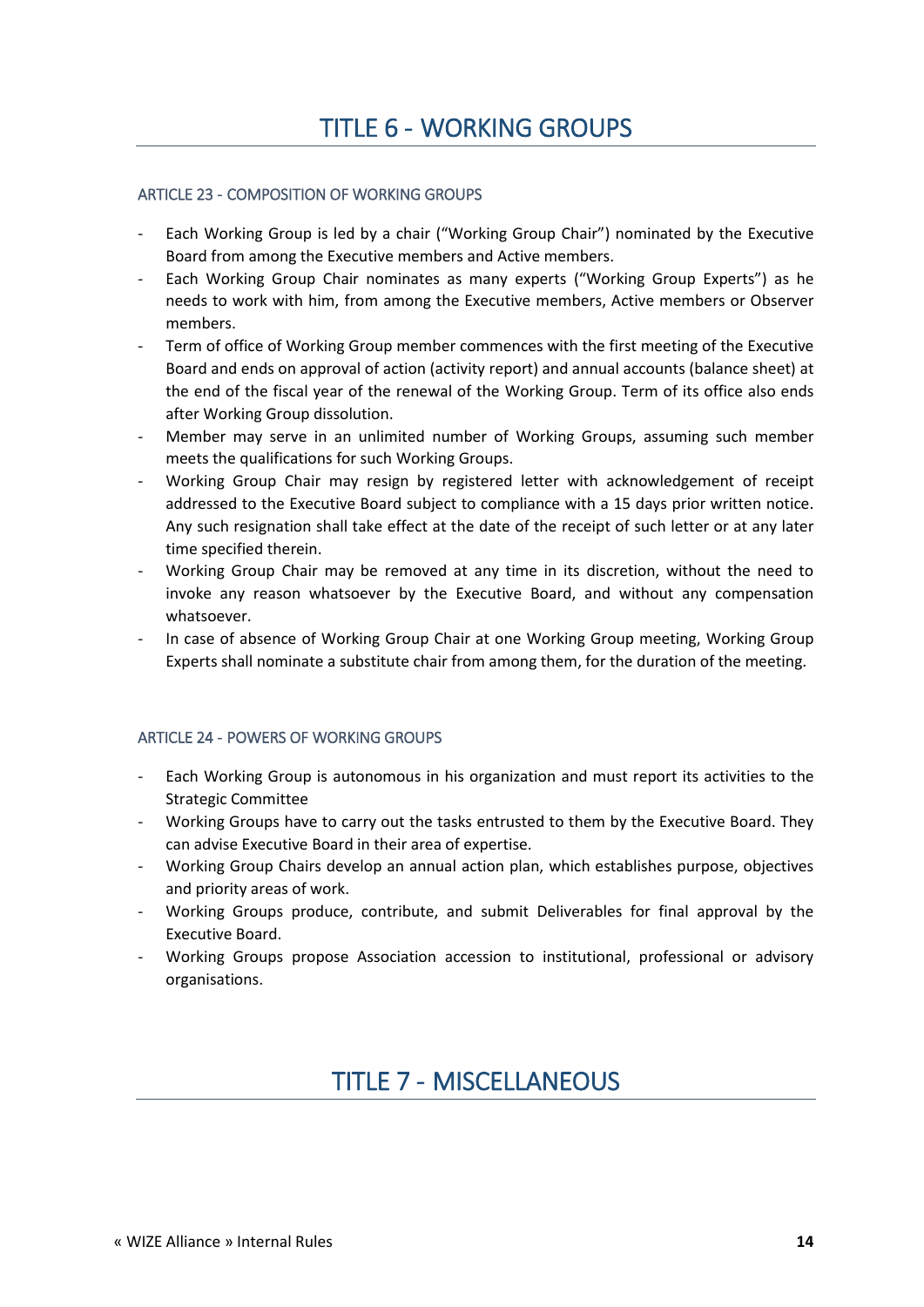### <span id="page-14-0"></span>ARTICLE 25 - ANNUAL MEMBERSHIP FEE

- All members must pay an annual membership fee, the amount is for each member category, set by the Executive Board and defined hereafter in the Internal Rules. The total amount due for the assessment of annual membership is due by any member of the Association, for any calendar year started. In the event that a member joins Association during calendar year, the total amount of the annual membership fee is due.
- Annual membership fee for Executive members is set at 30,000 €.
- Annual membership fee for Active members is set at 10,000  $\epsilon$ .
- Annual membership fee for Regular members is set at 3,000 €.
- Annual membership fee for Observer members is free.
- The annual membership fee may be amended by the Executive Board, which will determine the amount subject to the annual operating budget of the Association.

### <span id="page-14-1"></span>ARTICLE 26 - INSURANCE

- The Executive Board may authorize the Alliance to purchase and maintain insurance on behalf of any person who is or was a member of the Alliance, against any liability asserted against him and incurred by him in any such capacity, or arising out of his or her status as such, whether or not the Alliance would have the power to indemnify him or her.
- Alliance must at least have a civil liability insurance.

### <span id="page-14-2"></span>ARTICLE 27 - LEGAL COMPLIANCE - COMPETITION

- All members acknowledge that some of them are competing with each other or may in the future with new entrants – in certain parts of their businesses and, therefore, that they and their Representatives are obliged and committed to act in a manner that does not violate any applicable national or international competition laws or regulations.
- All members undertake to thoroughly brief their Representatives attending meetings in respect of their obligations under European and/or national competition laws and regulations and not to engage into any conduct that could have as a consequence to involve the Association and/or other members of the Association in a real or potential infringement of European and/or other national competition laws and regulations.

### <span id="page-14-3"></span>ARTICLE 28 - INTELLECTUAL PROPERTY

- The purpose of the Association is not to create any intellectual property ("Intellectual Property"), and neither corresponding Intellectual Property rights of any sort. Membership in the Association shall not be construed as creating, conveying, transferring, granting or conferring upon any member rights, license or authority in or to the information exchanged.
- Furthermore and specifically, no license or conveyance of any intellectual property rights is granted or implied by membership in the Association. For the sake of clarity, each member shall retain the ownership of any and all of its own Intellectual Property, Intellectual Property rights, titles of any sort, knowledge and proprietary information he owned or was sublicensed to before joining the Association.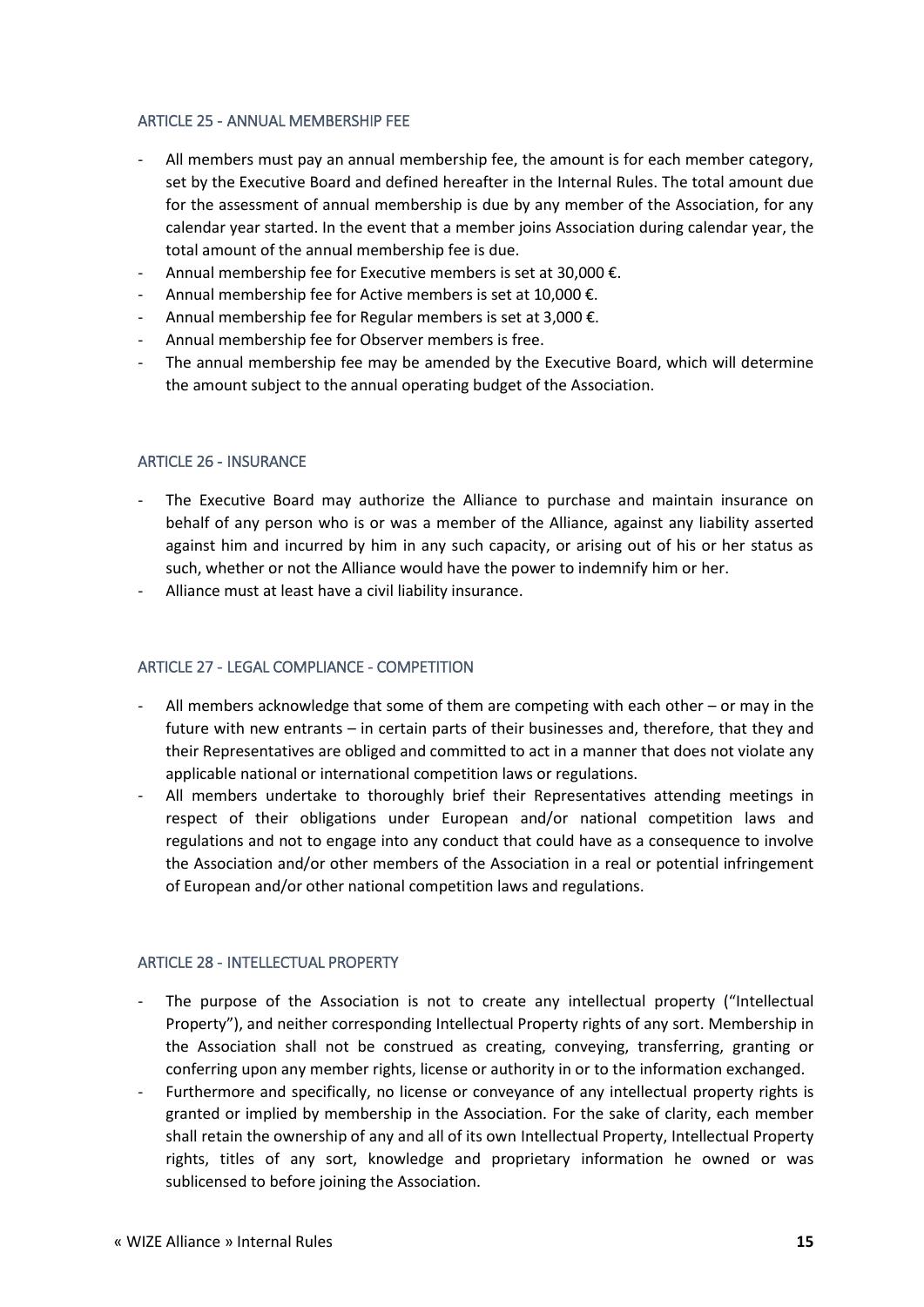Same rule shall apply to any Intellectual Property a member might develop on its own during the period of his membership in the Association. In particular, no member has to share any Intellectual Property or Intellectual Property rights with other members.

### <span id="page-15-0"></span>ARTICLE 29 - COMMUNICATION

In all Association meetings and discussions, each member undertakes to refrain from discussing with any other member of the Association any other question than the purpose of the Association. Any violation of this rule shall constitute a Serious Reason for the immediate withdrawal of the member from the Association.

### <span id="page-15-1"></span>ARTICLE 30 - CONFIDENTIALITY

- All discussions and works undertaken within the Association shall remain confidential. Members or Representatives are subject to prior written approval by the Executive Board to disclose, use of confidential information, communicate, issue press release or other publication in the name of the Association.
- Confidential information ("Confidential Information") means all and any information exchanged in the framework of the Association, which is of whatever technical, commercial or any other nature.
- Any member of the Association receiving such Confidential Information ("Receiving Party") shall keep in strict confidence the Confidential Information received in any form whatsoever, protect it with the same diligence for its own confidential information, and not disclose it to any third party.
- The Receiving Party agrees to use the Confidential Information received from another member of the Association only in connection with the Association purpose defined in the bylaws in appendix and agrees not to use it for any other purpose.
- Members of the Association undertake to respect the confidentiality obligations as set forth in this Article during the term of their membership in the Association as well as for a period of five years following the end of their membership.

### <span id="page-15-2"></span>ARTICLE 31 - INTERNAL RULES

- Internal Rules are established, modified and approved by the Executive Board.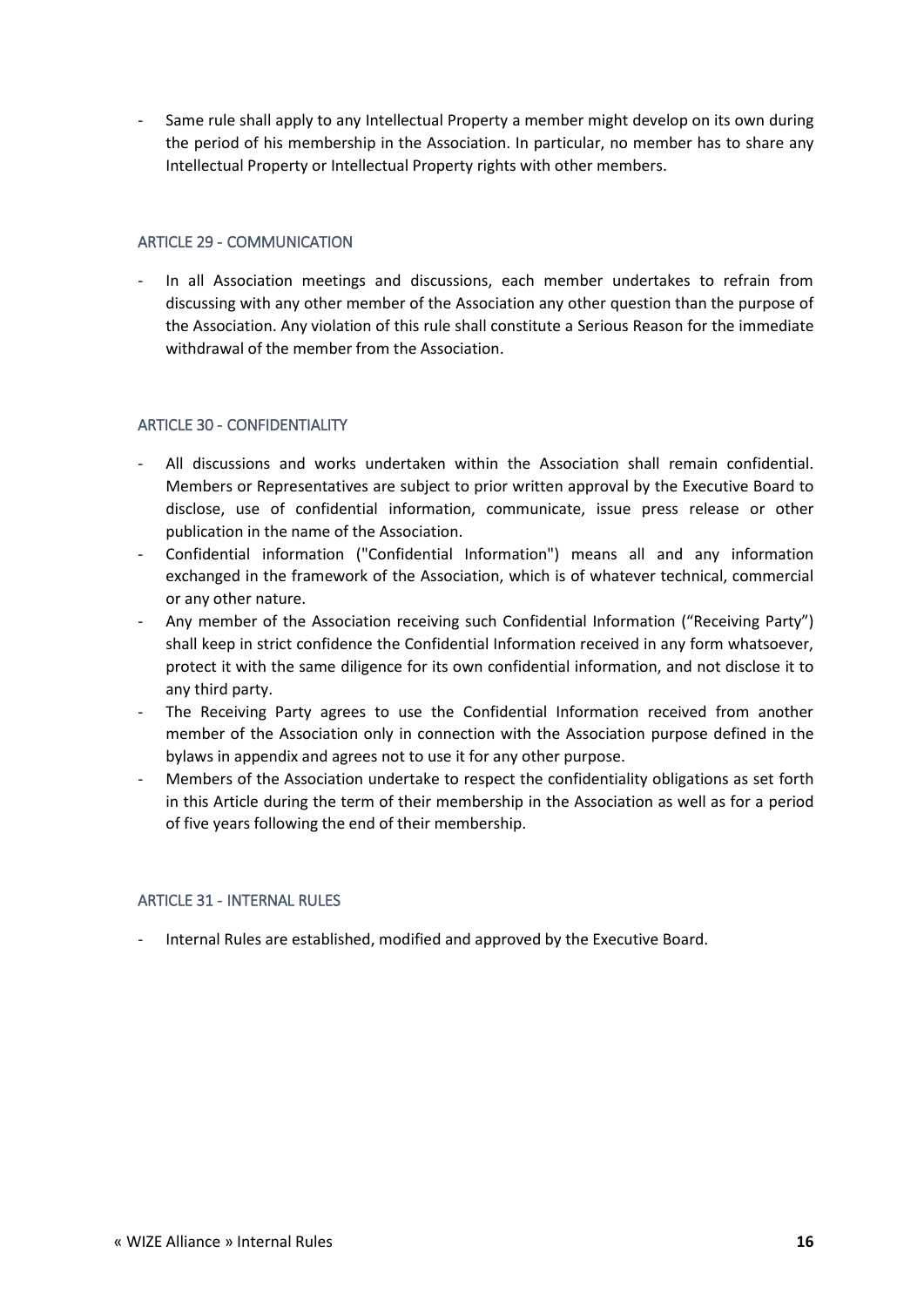### <span id="page-16-0"></span>ARTICLE 32 - DISSOLUTION

- Upon a dissolution of the Association, and after all of the known debts and liabilities of the Association have been paid or adequately provided for in accordance with applicable state and federal laws, any remaining net assets of the Association shall be distributed by the Executive Board to one or more organizations selected by the Executive Board that will help to further the purpose of the Association. No part of the Association's net earnings will inure to the benefit of any member or private person.

Member signature:

*Company name:*

*represented by:*

*date:*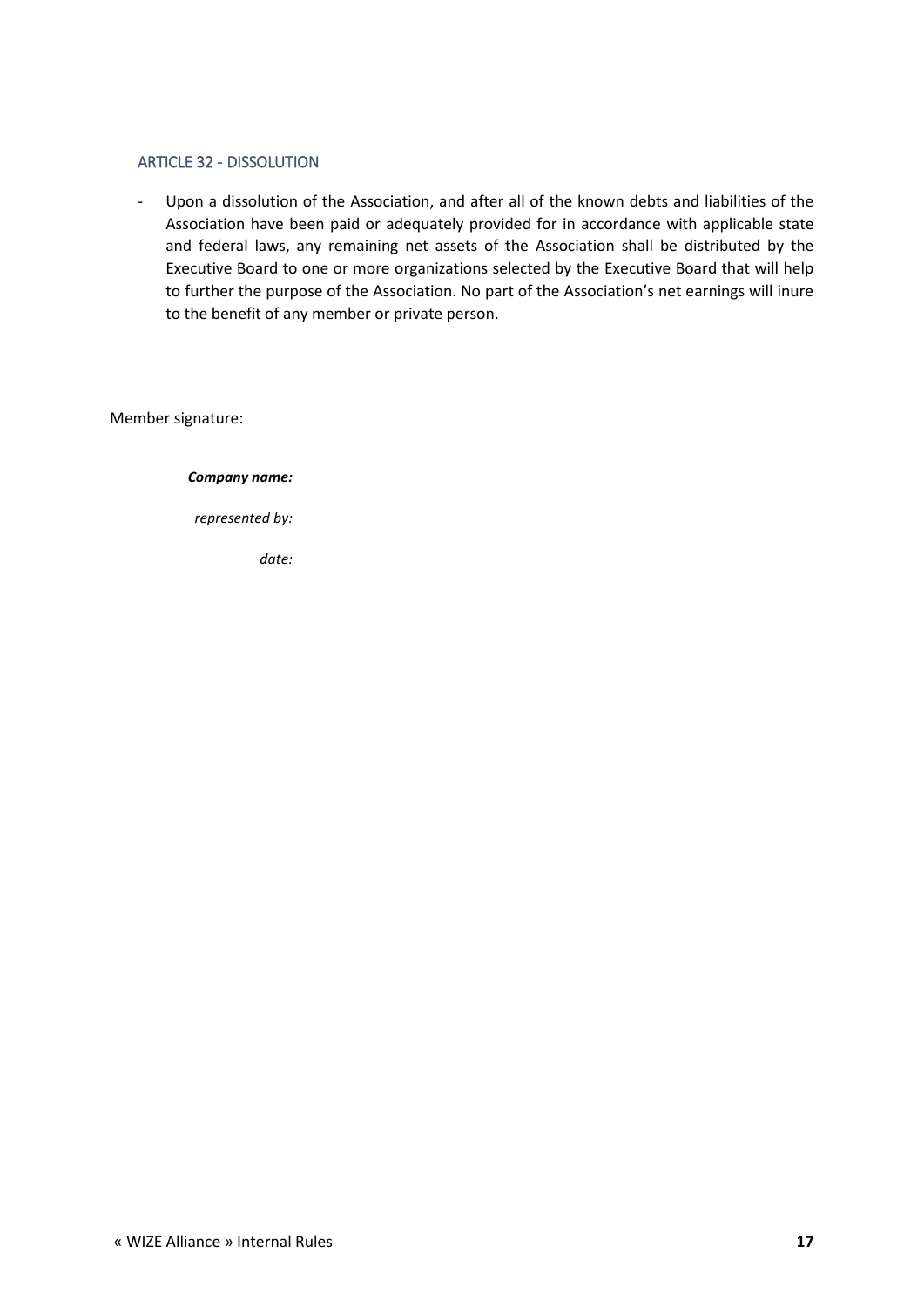# TITLE 1 - GENERAL INFORMATION

### <span id="page-17-2"></span><span id="page-17-1"></span><span id="page-17-0"></span>ARTICLE 1 - NAME

The association "Wize Alliance" (hereinafter "Association") is hereby formed between the parties to these bylaws. It shall be governed by the French law of  $1<sup>st</sup>$  July 1901 and the French decree of  $16<sup>th</sup>$ August 1901.

The Executive Members keep the possibility to evolve the association to another form of partnership. If so, they will proceed to all necessary formalities.

### <span id="page-17-3"></span>ARTICLE 2 - OBJECTS

The purpose of the Association are:

- improve interoperability between connected objects using low power wide area networks,
- educate the Internet of Things market and promote the benefits and the applications of WIZE technology,
- establish a sharing environment between its members to enhance the WIZE technology, participate in its development, particularly through the standardization work such as those set up on the 13757-x European standard,
- identify and coordinate a network composed of start-up, developers and WIZE technology compliant product suppliers to provide a wide range of interoperable products.

### <span id="page-17-4"></span>ARTICLE 3 - REGISTERED HEAD OFFICE

The registered head office of the Association is located at 6 Rue Condorcet, 75009 Paris, France.

It may be transferred by decision of the Executive Board.

### <span id="page-17-5"></span>ARTICLE 4 - DURATION

The Association is formed as from the date of signature of these Bylaws ("Bylaws") by at least two members of the Association at the constituent General Assembly for an indeterminate duration. Early dissolution shall be decided by an Extraordinary General Assembly.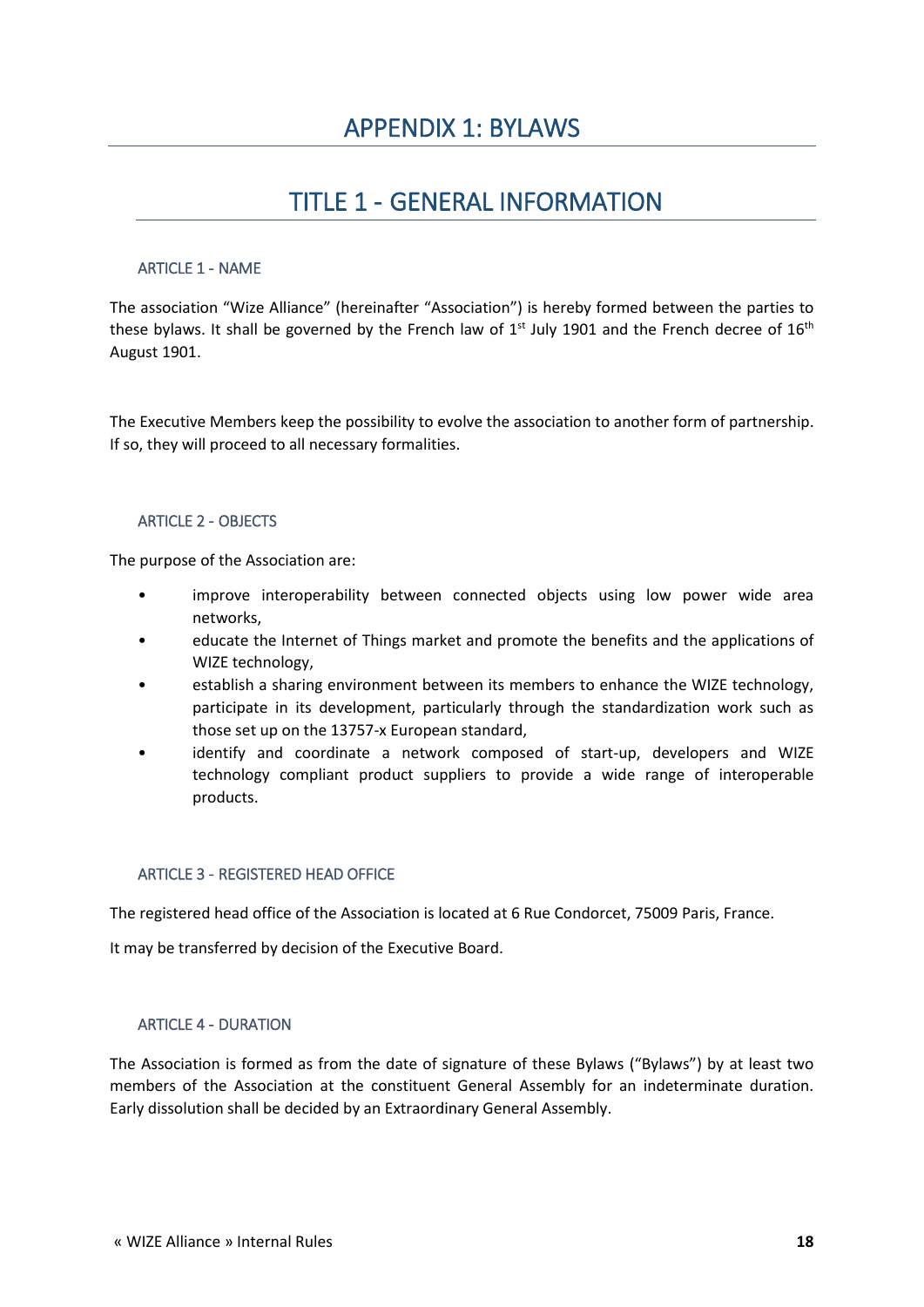### <span id="page-18-1"></span><span id="page-18-0"></span>ARTICLE 5 - ADMISSION RULES

All individuals who intervene in smart networks and/or in the field of Internet of Things and having an interest in the WIZE radio technology, whether they are devices manufacturers, IT suppliers, systems integrator, academic institutions, research centers, can become member of the association provided:

- the approval of the Executive Board (not required for members who signed the Bylaws at the constituent General Assembly),
- acceptance of the Bylaws
- acceptance of the Internal Rules

Subject to the "technological" criteria and conditions set above, there are no other restriction on joining the Association.

### <span id="page-18-2"></span>ARTICLE 6 - EXECUTIVE MEMBERS

Executive members are natural or legal persons of private or public law, or institutional, professional or advisory organizations of such persons:

- having ongoing existing product or service deployments using WIZE technology, and
- actively contributing to the development strategy of WIZE technology, and
- having interests in WIZE technology, and
- paying annual membership fee which amount is fixed by the Executive Board and defined in the Internal Rules.

Executive members have the right to participate in all Association activities without restriction, as well as to serve on the Executive Board.

The activities, powers and commitments of the Executive members are defined in the Internal Rules.

### <span id="page-18-3"></span>ARTICLE 7 - ACTIVE MEMBERS

Active members are natural or legal persons of private or public law, or institutional, professional or advisory organizations of such persons:

- having products or services compatible with WIZE technology, and
- actively contributing to the development strategy of WIZE technology, and
- having interests in WIZE technology, and
- paying annual membership fee which amount is fixed by the Executive Board and defined in the Internal Rules.

Active members have the right to participate in Working Groups. They are not entitled to sit on the Executive Board.

The activities, powers and commitments of the Active members are defined in the Internal Rules.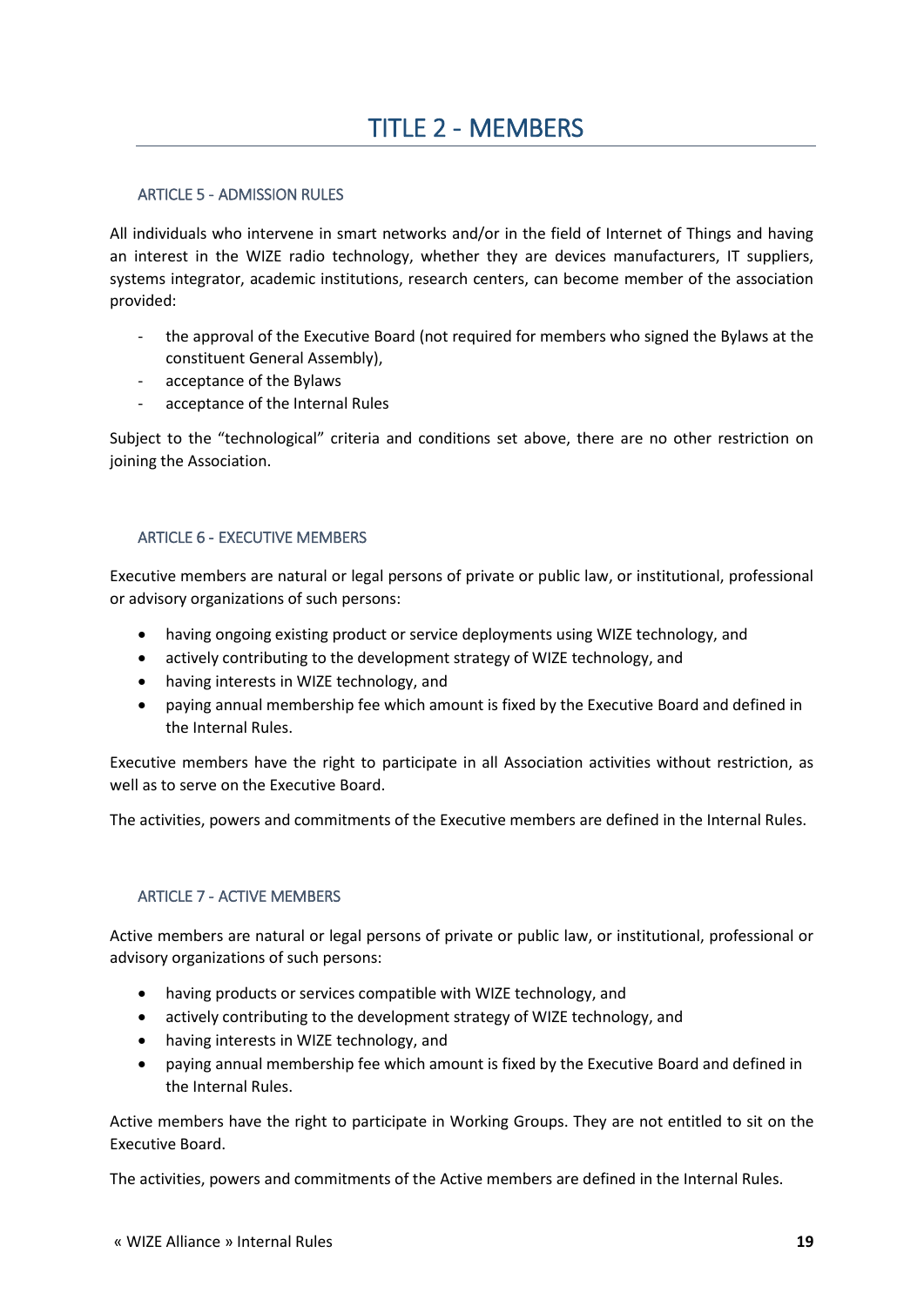### <span id="page-19-0"></span>ARTICLE 8 - REGULAR MEMBERS

Regular members are natural or legal persons of private or public law, or institutional, professional or advisory organizations of such persons:

- contributing to the Association operational activities, and
- having interests in WIZE technology, and
- paying annual membership fee which amount is fixed by the Executive Board and defined in the Internal Rules.

Regular members do not have the right to participate in Working Groups, nor to serve on the Executive Board.

The activities, powers and commitments of the Active members are defined in the Internal Rules.

### <span id="page-19-1"></span>ARTICLE 9 - OBSERVER MEMBERS

Observer members are legal persons of public law, or academic organizations:

- contributing to the Association operational activities, and
- having interests in WIZE technology, and
- being exempted from annual membership fee which amount is fixed by the Executive Board and defined in the Internal Rules.

Observer members may participate in the Working Groups and Association activities, but they only have an advisory role. They do not have access to the confidential technical documents of the Association unless the Executive Board decides otherwise.

The activities, powers and commitments of the Active members are defined in the Internal Rules.

### <span id="page-19-2"></span>ARTICLE 10 - FORFEITURE OF MEMBERSHIP

The membership of the Association is lost by:

- Resignation,
- Striking off for non-payment of the annual membership fee,
- Striking off for non-compliance with the rules set forth in the Bylaws and/or in the Internal Rules or for other serious reasons,
- Cessation of activity, prohibition or death,
- Dissolution of the Association.

The loss of the membership of the Association shall imply *ipso facto* the termination of any function within the Association.

Specific details and modalities, including the definition of serious reasons are defined in the Internal Rules.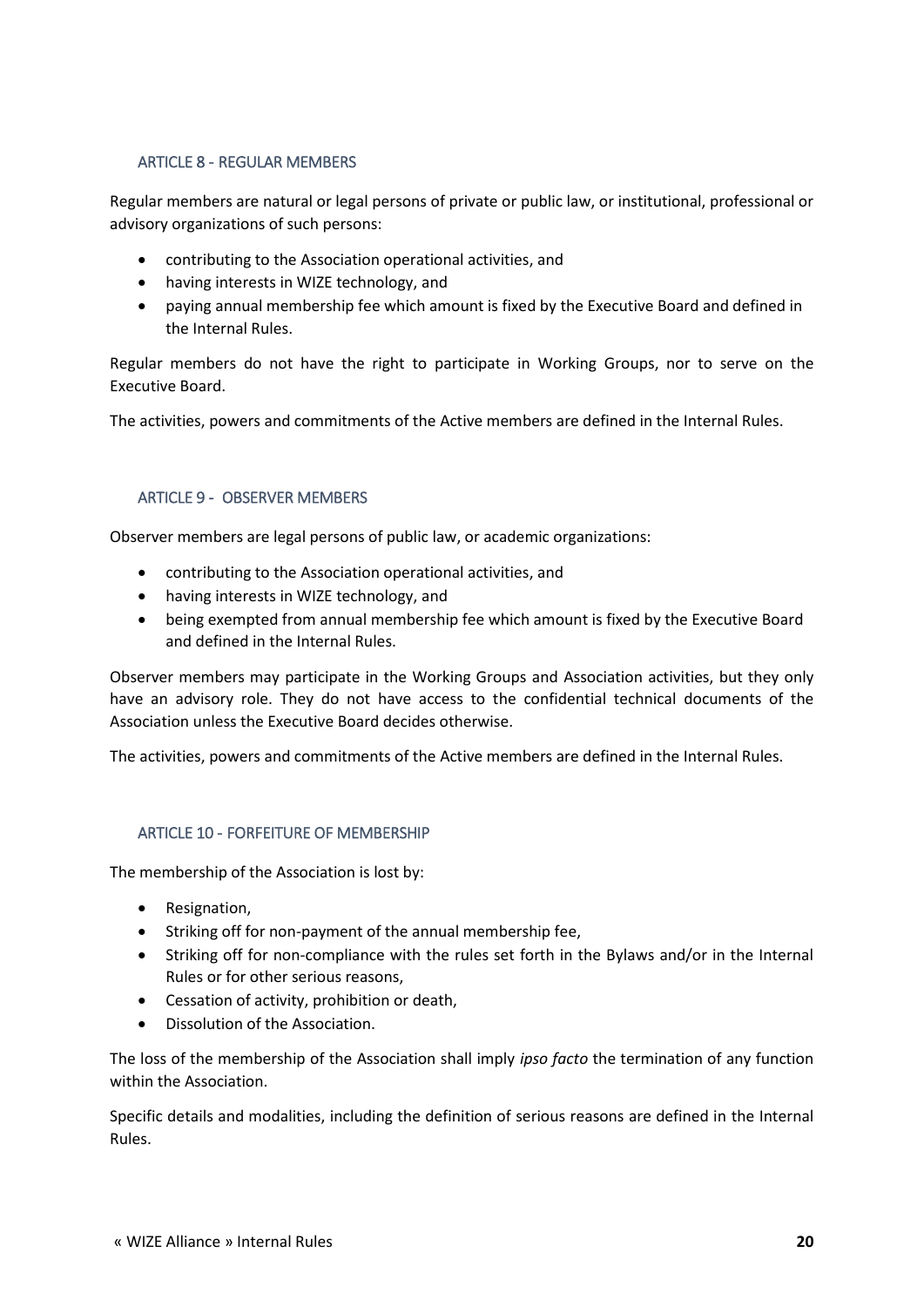### <span id="page-20-0"></span>ARTICLE 11 - MEMBERS REPRESENTATION

If Association members are legal persons, they shall be represented in the Association by natural persons, hereinafter called "Representative", whom they shall appoint for this purpose. Such appointment and any change of Representative must be notified to the Secretary of the Association as soon as possible by email and registered letter.

Even if the members are free to replace their Representatives at any time, they must perform their duties on a regular and permanent basis until they are dismissed or replaced, regardless of their position or responsibilities within the Association.

However, as an exception to the preceding paragraph, in case of unavailability of the Representative of a member who would prevent him from taking part in one of the Association meeting, such as the Executive Board meeting or the General Assembly, this member can designate another Representative who replaces the unavailable Representative at the meeting. The alternate Representative shall have the same rights, duties and powers as the permanent Representative who should have attended the same meeting.

<span id="page-20-1"></span>Representatives and members shall not receive any remuneration for their duties in the Association.

# TITLE 3 - GOVERNANCE

### <span id="page-20-2"></span>ARTICLE 12 - GENERAL ASSEMBLY

An Ordinary General Meeting shall be held not later than twelve (12) months after the signature of the present Bylaws, and thereafter every year.

An Extraordinary General Meeting may be held at any time upon convocation by the Executive Board.

General Assembly, both Ordinary and Extraordinary, includes all members of the Association, whichever the category to which they belong, who are up to date with the payment of their annual membership fee. The General Assembly shall be chaired by the President.

Each member has one vote. Decisions shall be taken by a majority vote of the members present or represented. In case of a tie, the President's vote shall be decisive.

The General Meeting is convened by the President of the Executive Board by registered letter sent on his own initiative or at the request of the Executive Board, at least fifteen (15) calendar days before the scheduled date of the meeting.

The agenda is set out in the convocations. Only the items in the agenda should be dealt with at the General Assembly. The proposed resolutions (and a power of attorney form) are attached to convocations.

The activities, powers and rules of organization governing the Ordinary and Extraordinary General Assemblies are specified in the Rules of Procedures.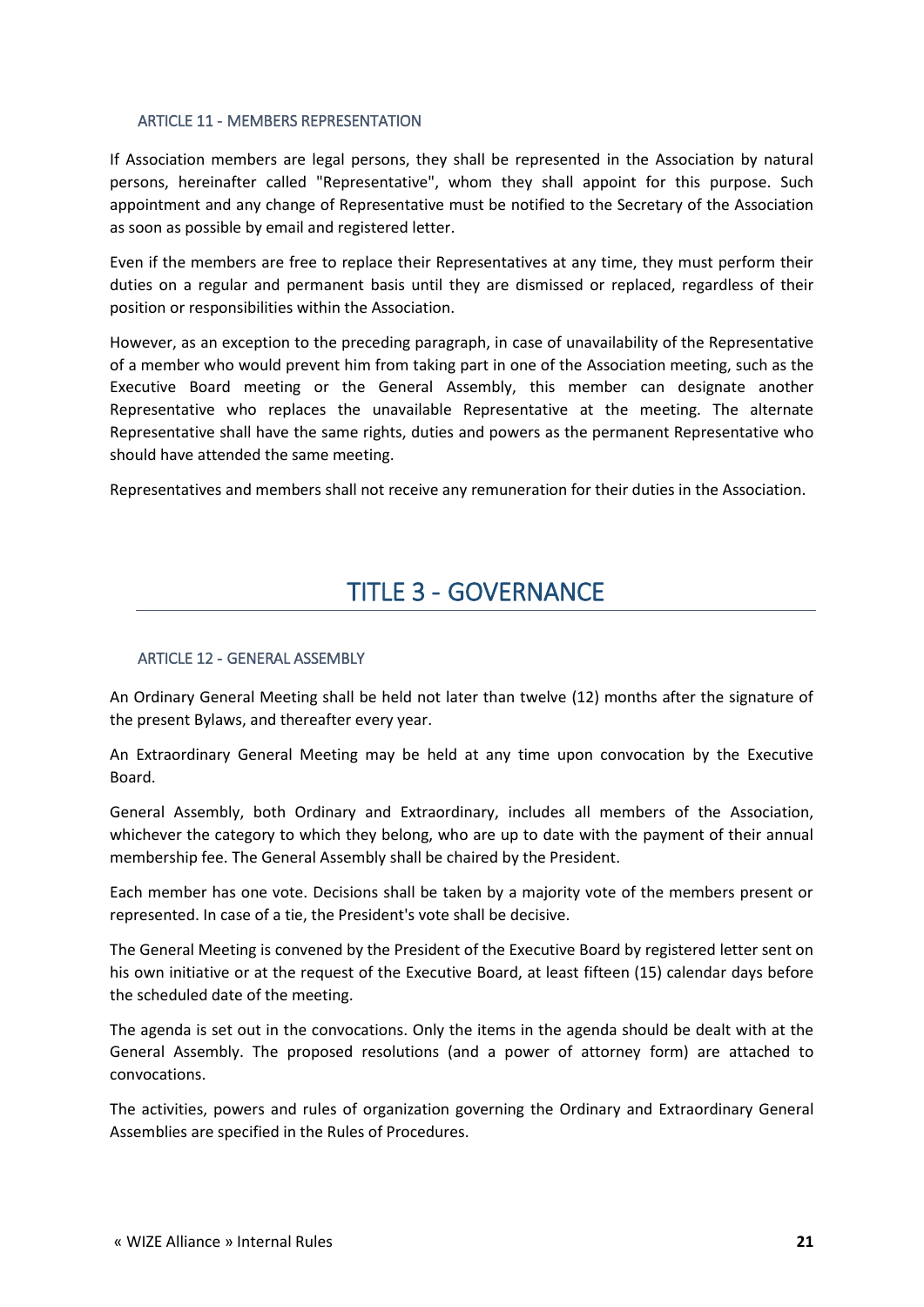### <span id="page-21-0"></span>ARTICLE 13 - EXECUTIVE BOARD-COMPOSITION

The Executive Board is the main executive body of the Association. It is composed of the Executive members. Natural persons Executive members sit directly on the Executive Board. The Representatives of legal persons Executive members, also sit on the Executive Board.

The Executive Board shall be chaired by the President.

### <span id="page-21-1"></span>ARTICLE 14 - EXECUTIVE BOARD-POWERS

The Executive Board has the broadest powers to act, in all circumstances, on behalf of the Association.

The Executive Board elects, by secret ballot, the following representatives' members of the Association:

- a President.
- a Treasurer,
- a Secretary.

The Executive Board shall decide on applications for new Executive members, Active members, Regular members or Observing members. It may also decide to make Executive member any other members, which has the effect of granting him the corresponding rights, particularly sitting on the Executive Board.

Each member of the Executive Board has one vote. Decisions are taken by a majority vote. In case of a tie, the President's vote shall be decisive.

The activities, powers and rules of organization of the Executive Board are specified in detail in the Internal Rules.

### <span id="page-21-2"></span>ARTICLE 15 - PRESIDENT

The Association is represented by a President who is appointed by the Executive Board from among its members.

The term of office of the President is set to two (2) years and is renewable. The activities, powers, rules and commitments concerning the President are set out in the Internal Rules.

First President of the Association is Jean Lemaistre.

#### <span id="page-21-3"></span>ARTICLE 16 - TREASURER

Treasurer is appointed by the Executive Board from among its members.

The term of office of the Treasurer is set to two (2) years and is renewable without limitation. The Treasurer may be assisted by external auditors.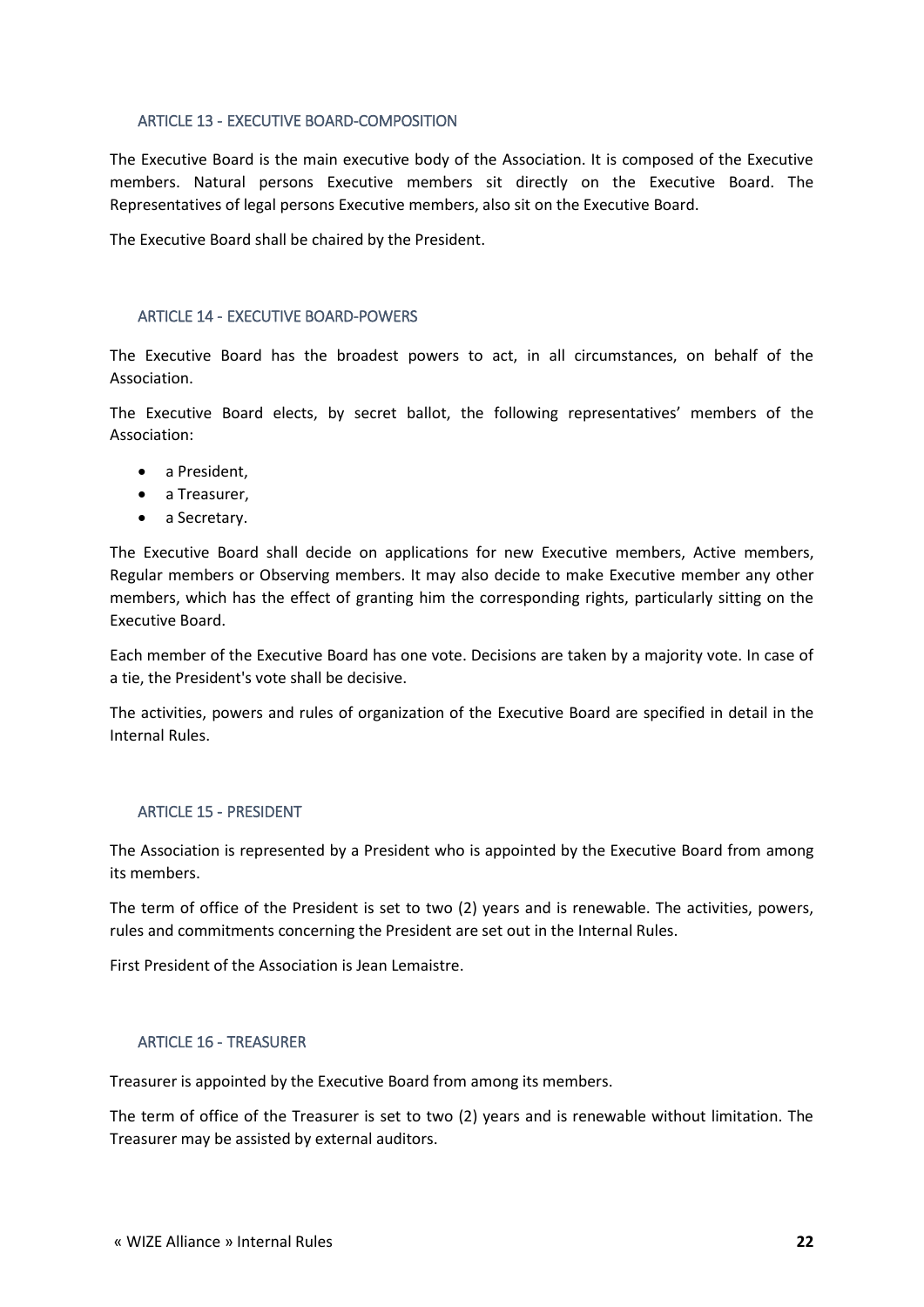The activities, powers, rules and commitments concerning the Treasurer are set out in the Internal Rules.

First Treasurer of the Association is Sebastien Malgat.

### <span id="page-22-0"></span>ARTICLE 17 - SECRETARY

Secretary is appointed by the Executive Board from among its members.

The term of office of the Secretary is set to two (2) years, renewable without limitation.

The activities, powers, rules and commitments concerning the Secretary are set out in the Internal Rules.

<span id="page-22-1"></span>First Secretary of the Association is Pierre Andrade.

## TITLE 4 - WORKING GROUPS

#### <span id="page-22-2"></span>ARTICLE 18 - WORKING GROUPS

Working Groups may be set up within the Association.

The Executive Board is competent, if necessary, to create, dissolve, modify the name, the powers, the composition and the purpose of Working Groups.

Each Working Group is autonomous in term of organization and must report its activity to each Ordinary General Assembly or to the Executive Board when requested.

Particularly, a Communication Committee will be formed to manage promotion and market education of WIZE technology.

<span id="page-22-3"></span>The activities, powers, rules and commitments for the Working Groups are set out in the Internal Rules.

### TITLE 5 - MISCELLANEOUS

#### <span id="page-22-4"></span>ARTICLE 19 - RESSOURCES

The Associations resources are composed of:

- Membership fees,
- State and local subsidies,
- Donations,
- The proceeds from the activities of the Association,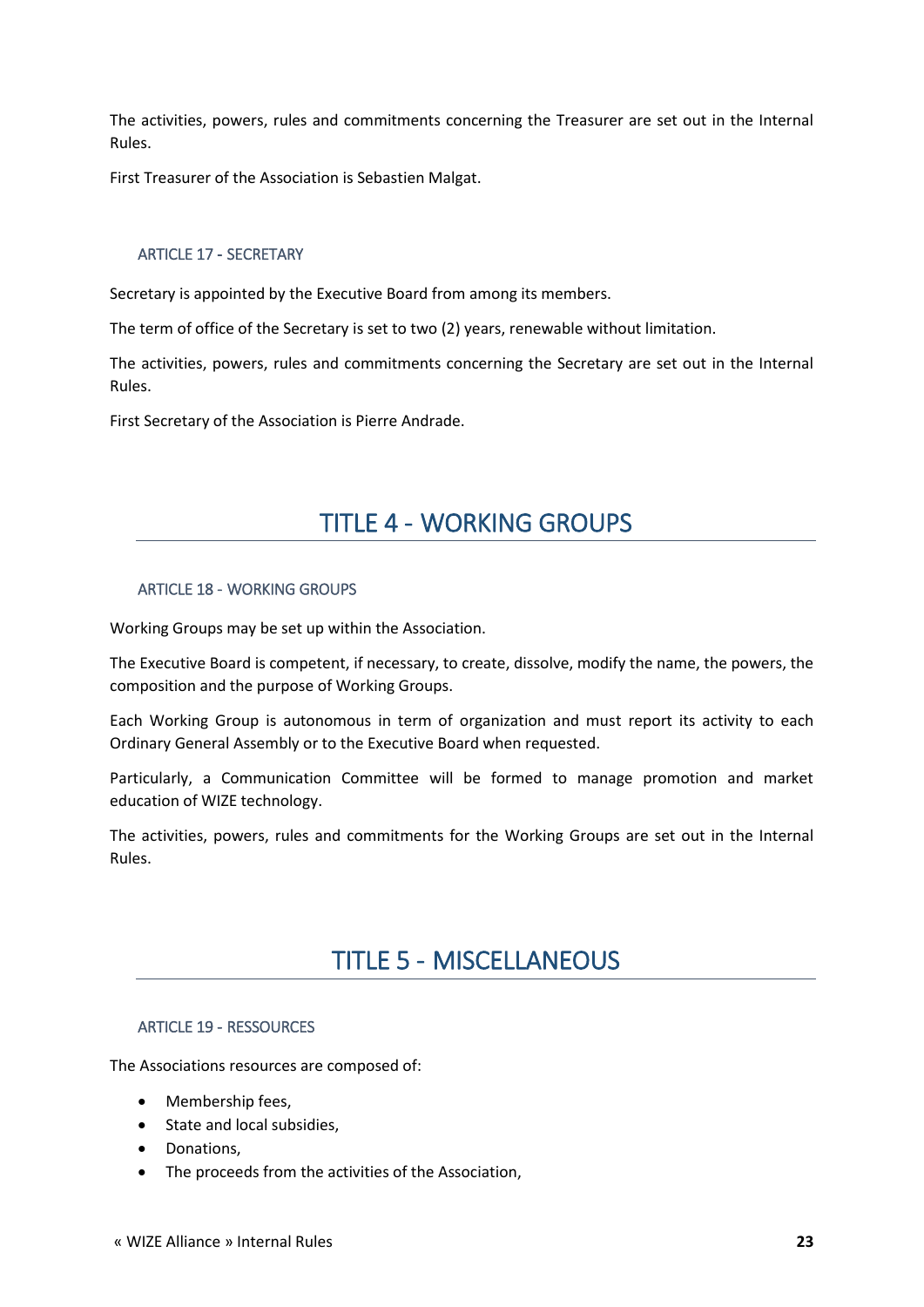- Any amounts resulting from savings and any amounts that the Association may receive from legal or regulatory provisions,
- Any other income that is not prohibited by law.

### <span id="page-23-0"></span>ARTICLE 20 - ANNUAL MEMBERSHIP FEE

All members must pay an annual membership fee, the amount for each category of member, is fixed by the Executive Board and defined in the Internal Rules. The annual membership fee is due, by any member of the Association, for any calendar year begun. In case new member join the Association during the calendar year, the annual membership is due in total.

### <span id="page-23-1"></span>ARTICLE 21 - ACCOUNTING AND AUDIT

The fiscal year begins on January  $1<sup>st</sup>$  and ends on December  $31<sup>st</sup>$  of each calendar year. First fiscal year begins on the day of origination of the association and ends in any event on December  $31<sup>st</sup>$ 2016.

Accounting records shall be kept annually showing annual accounts, balance sheet and appendices in accordance with the Regulation No. 99-01 of 16 February 1999 regarding terms of establishing annual accounts of associations and foundations.

The annual accounts shall be approved each year by the Ordinary General Meeting within a period of six (6) months from the end of accounting closing of the Association.

The audit of the accounts of the Association may be carried out by one or more auditors appointed by the Executive Board.

The annual accounts are sent each year to the department's Prefect.

The Association commits to present its books and records on any requisition from the administrative authorities concerning donations which it would be authorized to receive, to let its establishments visited by the representatives of the competent authorities and to report to them on the operation of the designed establishments.

### <span id="page-23-2"></span>ARTICLE 22 - INTERNAL RULES

Internal Rules of the Association shall be adopted by the Executive Board.

Internal Rules are intended to set out the various points which have not been foreseen or have not been detailed in the Bylaws of the Association, particularly provisions relating to internal management of the Association and its bodies.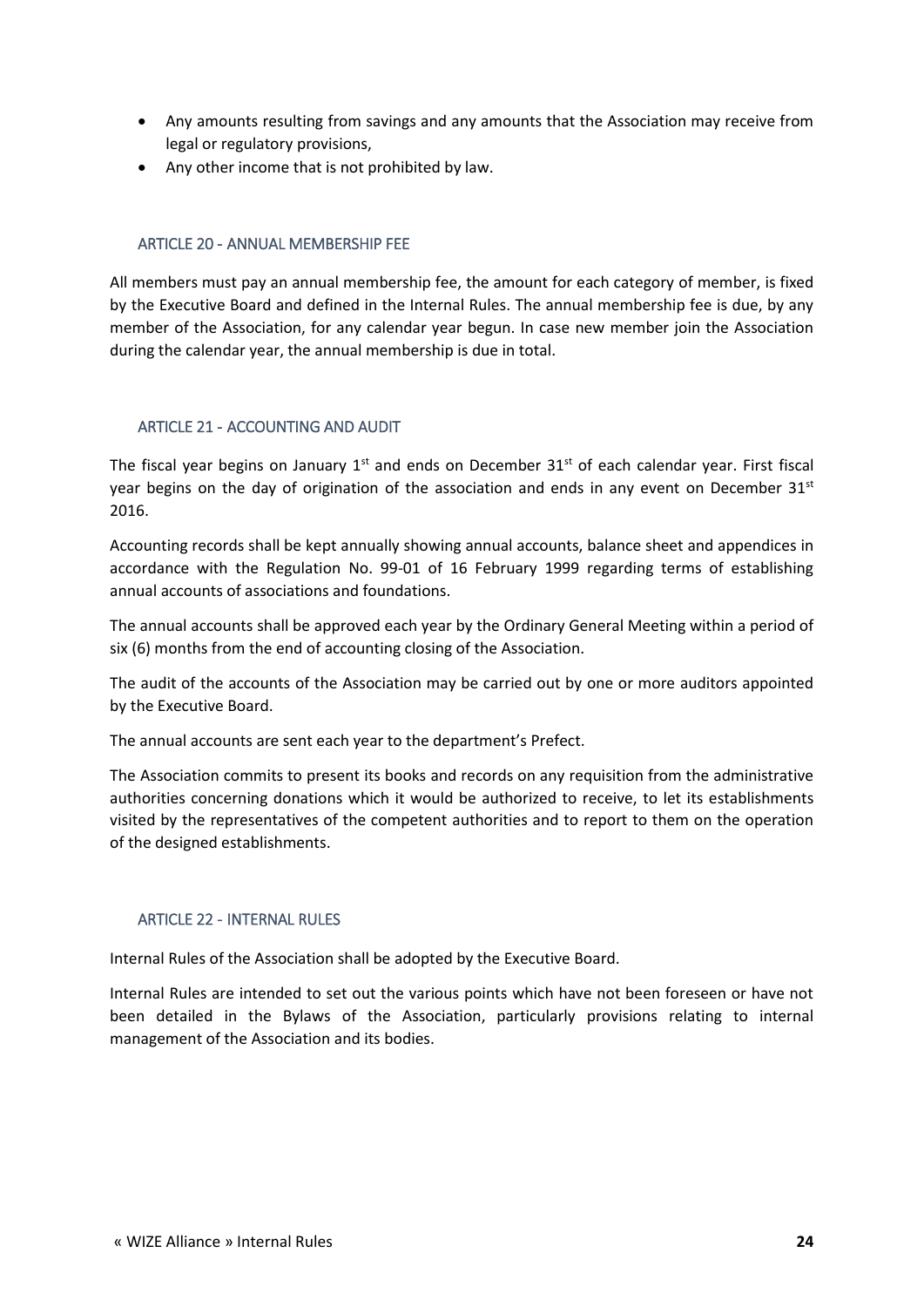### <span id="page-24-0"></span>ARTICLE 23 - CONFIDENTIALITY

Each member commits to take all necessary measures to protect the confidential information to which it may have access when participating in meetings and Working Groups of the Association. The procedures for sharing information and publishing externally are specified in the Internal Rules.

### <span id="page-24-1"></span>ARTICLE 24 - CODE OF PRACTICE

Individually, each Association member must respect the legal constraints that concern their own field of activity (including regulated monopoly operators and their specific rules). Association, Bylaws or Internal Rules shall by no means allow Association members to derogate from the regulations to which they are subject. These constraints include measures to ensure the exclusion of all discriminatory practices and the specific obligations imposed on their employees to achieve them.

Moreover, Association members undertake not to create any confusion between members who would also be electricity or natural gas distribution or transport network operators and their own vertically integrated undertaking, in accordance with Articles 17.4 and 26.3 of directives 2009/72/CE and 2009/73/CE.

Any violation of provisions of this article constitute a serious contractual violation conferring the right to the Executive Board to terminate membership of the member in the Association in accordance with the provisions of Article 10 of these Bylaws.

### <span id="page-24-2"></span>ARTICLE 25 - DISSOLUTION

Shall the Extraordinary General Meeting cast a dissolving vote of the Association, one or more liquidators are appointed by the Extraordinary General Meeting and asset, if it takes place, is vested in accordance with the article 9 of the French law of  $1<sup>st</sup>$  July 1901 and the decree of  $16<sup>th</sup>$  August 1901.

### <span id="page-24-3"></span>ARTICLE 26 - DEFINITION OF « WIZE »

A definition of "WIZE" is attached to the Bylaws in Appendix 1.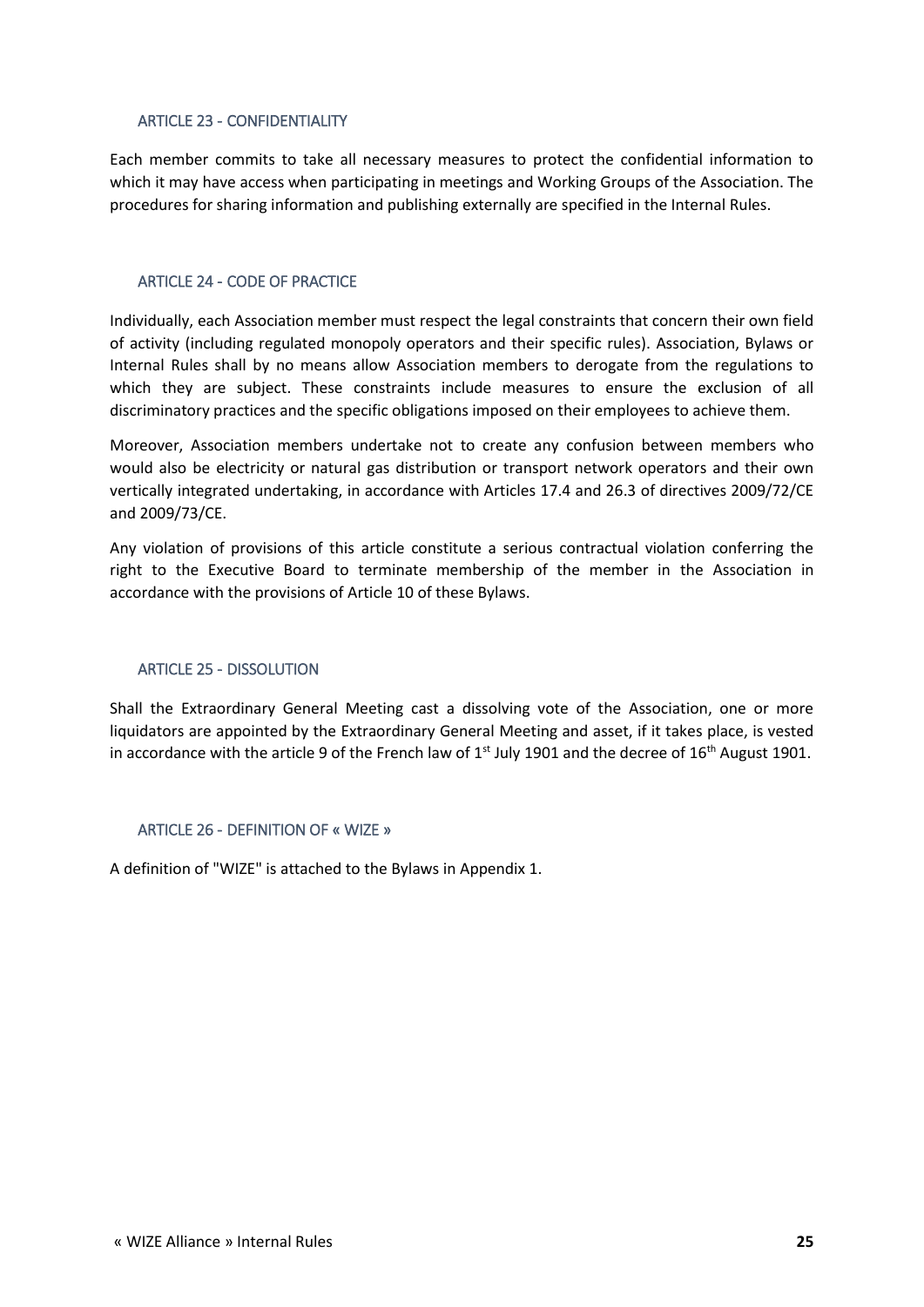# APPENDIX 2: WORKING GROUPS

<span id="page-25-0"></span>Here is the composition of Working Groups:

### <span id="page-25-1"></span>TECHNICAL WORKING GROUP

Organisation:

- 1 chair from among Executive members or Active members
- Experts from among Executive members, Active members or Observer members
- Reports its activities to Strategic Committee

#### Purpose:

- dedicated to maintain the detailed specifications of the standard and to specify tests
- gathering, defining, and prioritizing requirements for Deliverables
- creating a working plan to accomplish the technical objectives of the Alliance
- organising certification and testing process

#### <span id="page-25-2"></span>DEVELOPMENT WORKING GROUP

Organisation:

- 1 chair from among Executive members or Active members
- Experts from among Executive members, Active members or Observer members
- Reports its activities to Strategic Committee

#### Purpose:

- dedicated to business development of the technology, recruitment of new projects, new applications and upgrades
- defining the timing and form of ecosystem expansion
- tooling and implementation, monitoring and surveillance over projects

#### <span id="page-25-3"></span>COMMUNICATION WORKING GROUP

Organisation:

- 1 chair from among Executive members or Active members
- Experts from among Executive members, Active members or Observer members
- Reports its activities to Strategic Committee

#### Purpose:

- dedicated to marketing activities, promotion of WIZE technology and communication activities within and outside the Alliance
- developing an Alliance marketing plan;
- driving education, outreach, and awareness programs
- managing communication to members